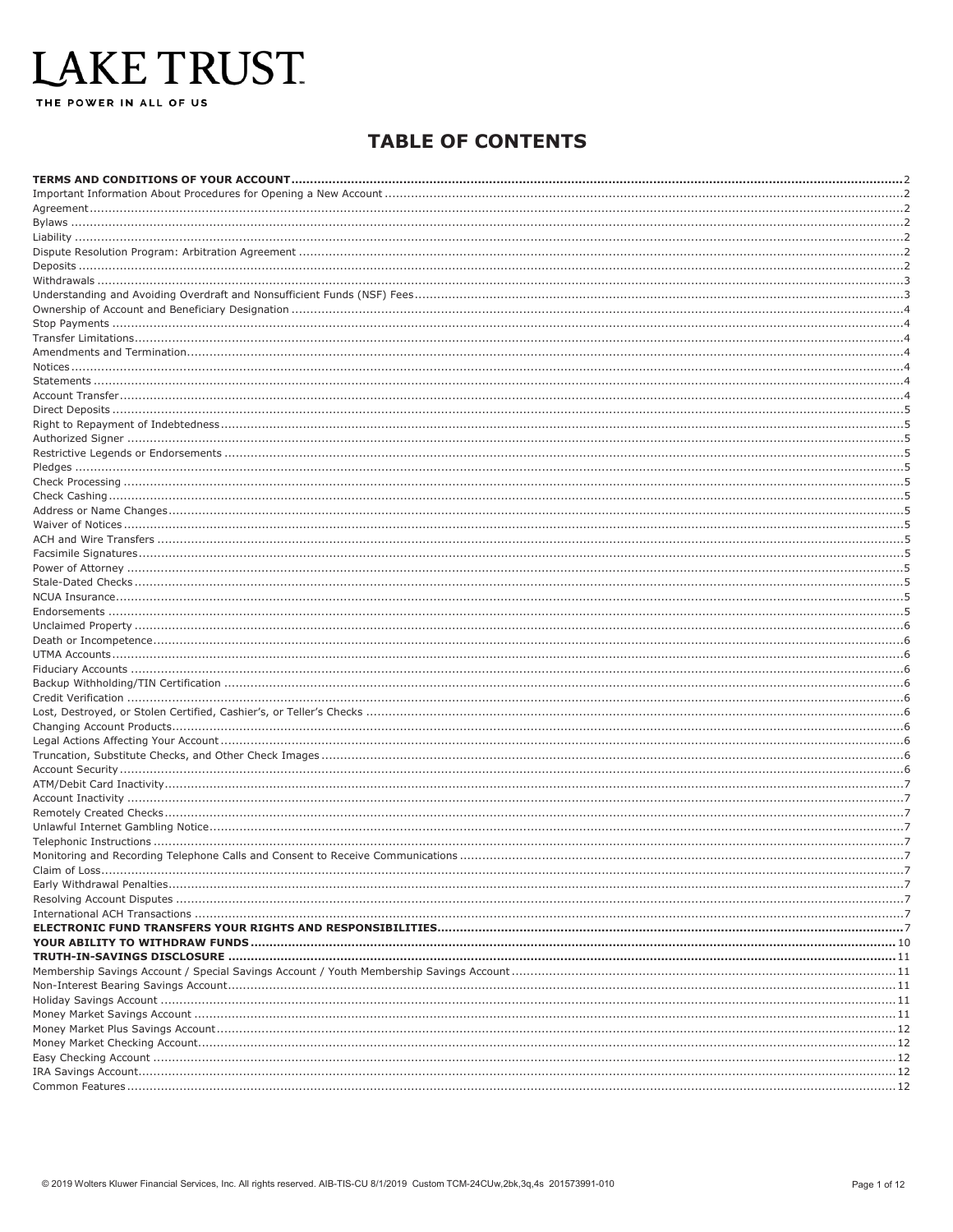### **TERMS AND CONDITIONSOF YOUR ACCOUNT**

<span id="page-1-0"></span>**IMPORTANT INFORMATION ABOUT PROCEDURES FOR OPENING A NEW ACCOUNT -** To help the government fight the funding of terrorism and money laundering activities, federal law requires all financial institutions to obtain, verify, and record information that identifies each person who opens an account.

What this means for you: When you open an account, we will ask for your name, address, date of birth, and other information that will allow us to identify you. We may also ask to see your driver's license or other identifying documents.

AGREEMENT - This document, along with any other documents we give you pertaining to your account(s), is a contract that establishes rules which control your account(s) with us.Please read this carefully and retain it for future reference. If you sign the signature card or open or continue to use the account, you agree to these rules. You will receive aseparate schedule of rates, qualifying balances, and fees if they are not included in this document. If you have any questions, please call us.

This agreement is subject to applicable federal laws, the laws of the state of Michigan and other applicable rules such as the operating letters of the Federal Reserve Banks and payment processing system rules (except to the extent that this agreement can and does vary such rules or laws). The body of state and federal law that governs our relationship with you, however, is too large and complex to be reproduced here. The purpose of this document is to:

- (1) summarize some laws that apply to common transactions;
- (2) establish rules to cover transactions or events which the law does not regulate;
- (3) establish rules for certain transactions or events which the law regulates but permits variation by agreement; and
- (4) give you disclosures of some of our policies to which you may be entitled or in which you may be interested.

If any provision of this document is found to be unenforceable according to its terms, all remaining provisions will continue in full force and effect. We may permit some variations from our standard agreement, but we must agree to any variation in writing either on the signature card for your account or in some other document. Nothing in this document is intended to vary our duty to act in good faith and with ordinary care when required by law.

As used in this document the words "we," "our," and "us" mean the financial institution and the words "you" and "your" mean the account holder(s) and anyone else with the authority to deposit, withdraw, or exercise control over the funds in the account. However, this agreement does not intend, and the terms "you" and "your" should not be interpreted, to expand an individual's responsibility for an organization's liability. If this account is owned by a corporation, partnership or other organization, individual liability is determined by the laws generally applicable to that type of organization. The headings in this document are for convenience or reference only and will not govern the interpretation of the provisions. Unless it would be inconsistent to do so, words and phrases used in this document should be construed so the singular includes the plural and the plural includes the singular.

**BYLAWS -** Our bylaws, which we may amend from time to time, establish basic rules about our credit union policies and operations which affect your account and membership.You may obtain a copy of the bylaws on request. Unless we have agreed otherwise, you are not entitled to receive any original item after it is paid, although you may request thatwe send you an item(s) or a copy of an item(s). Dividends are based on current earnings and available earnings of the credit union, after providing for required reserves.

LIABILITY - You agree, for yourself (and the person or entity you represent if you sign as a representative of another) to the terms of this account and the schedule of charges. You authorize us to deduct these charges, without notice to you, directly from the account balance as accrued. You will pay any additional reasonable charges for services you request which are not covered by this agreement.

Each of you also agrees to be jointly and severally (individually) liable for any account shortage resulting from charges or overdrafts, whether caused by you or another with access to this account. This liability is due immediately, and we can deduct any amounts deposited into the account and apply those amounts to the shortage. You have no right to defer payment of this liability, and you are liable regardless of whether you signed the item or benefited from the charge or overdraft.

You will be liable for our costs as well as for our reasonable attorneys' fees, to the extent permitted by law, whether incurred as a result of collection or in any other dispute involvingyour account. This includes, but is not limited to, disputes between you and another joint owner; you and an authorized signer or similar party; or a third party claiming an interest in your account. This also includes any action that you or a third party takes regarding the account that causes us, in good faith, to seek the advice of an attorney, whether or not we become involved in the dispute. All costs and attorneys' fees can be deducted from your account when they are incurred, without notice to you.

#### <span id="page-1-1"></span>**DISPUTE RESOLUTION PROGRAM: ARBITRATION AGREEMENT**

This part constitutes the arbitration agreement between you and us.

#### **Binding Arbitration**

If you have a dispute with the us and you are not able to resolve the dispute informally, you and us agree that upon demand by either you or us, the dispute will be resolved through the arbitration process as set forth in this part. A "dispute" is any unresolved disagreement between you and us. It includes any disagreement relating in any way to services, accounts or matters; to your use of any of our Branch locations or facilities; or to any means you may use to access your account(s). It includes claims based on broken promises orcontracts, torts, or other wrongful actions. It also includes statutory, common law, and equitable claims.

"Disputes" include disagreements about the meaning, application or enforceability of this arbitration agreement. This arbitration agreement shall survive any termination of your account(s). **YOU AGREE THAT YOU AND US ARE WAIVING THE RIGHT TO A JURY TRIAL OR TRIAL BEFORE A JUDGE IN A PUBLIC COURT.**

As the sole exception to this arbitration agreement you and us retain the right to pursue, in small claims court, any dispute that is within that court's jurisdiction. If either you or us failto submit to binding arbitration following lawful demand, the party so failing bears all costs and expenses incurred by the other in compelling arbitration. **Arbitration procedure; severability**

You or us may submit a dispute to binding arbitration at any time, regardless of whether a lawsuit or other proceeding has been previously commenced.

**NEITHER YOU OR US SHALL BE ENTITLED TO JOIN OR CONSOLIDATE DISPUTES BY OR AGAINST OTHERS IN ANY ARBITRATION, OR TO INCLUDE IN ANY** ARBITRATION ANY DISPUTE AS A REPRESENTATIVE OR MEMBER OF A CLASS, OR TO ACT IN ANY ARBITRATION IN THE INTEREST OF THE GENERAL **PUBLIC OR**

**IN A PRIVATE ATTORNEY GENERAL CAPACITY.** Each arbitration, including the selection of the arbitrator(s) shall be administered by the American Arbitration Association (AAA)or such other administrator as you and us may mutually agree to (the AAA or such other mutually agreeable administrator to be referred to hereinafter as the "Arbitration Administrator"),according to the Commercial Arbitration Rules and the Supplemental Procedures for Consumer Related Disputes ("AAA Rules").To the extent that there is any variance between the AAA Rules and this Arbitration Agreement, this Arbitration Agreement shall control. Arbitrators must be members of the state bar where the arbitration is held, with expertise in the substantive laws applicable to the subject matter of the dispute. No arbitrator or other party to an arbitration proceeding may disclose the existence, content or results thereof, except for disclosures of information by a party required in the ordinary course of its business or by applicable law or regulation. The parties agree that in this relationship: (1) The parties are participating in transactions involving interstate commerce; (2) The arbitrator shall decide any dispute regarding the enforceability of this arbitration agreement; and (3) This agreement and any resulting arbitration are governed by the provisions of the Federal Arbitration Act (Title 9 of the United States Code) and to the extent any provision of that act is inapplicable, unenforceable or invalid, the laws of the State of Michigan govern the relationship between you and us. If any of the provision of this provision dealing with class action, class arbitration, private attorney general action, other representative action, joinder, or consolidation is found to be illegal or unenforceable, that invalid provision shall not be severable and this provision shall be unenforceable.

#### **Rights preserved**

This arbitration agreement does not prohibit you or us from exercising any lawful rights or using other available remedies to preserve, or obtain possession of property; exercise self-help remedies, including setoff rights; or obtain provisional or ancillary remedies such as injunctive relief, attachment garnishment or the appointment of a receiver by a court of competent jurisdiction. All statutes of limitations applicable to any dispute apply to any arbitration between you and us. The provisions of this arbitration agreement shall survive termination or amendment of the deposit relationship or any other relationship between you and us.

#### **Fees and expenses of arbitration**

Arbitration fees shall be determined by the rules or procedures of the arbitration administrator, unless limited by applicable law. Please check with the arbitration administrator to determine the fees applicable to any arbitration you may file. Unless inconsistent with applicable law, if you receive an arbitration award that is greater than the last written offer of settlement submitted by us to you we will pay all reasonable cost associated with bringing the arbitration, including reasonable attorney fees, cost of filing and any expert or witness fees. Additionally, if you receive an arbitration award that is greater than the last written offer of settlement submitted by us to you, a 5% bonus will be paid on the underlying award. This bonus provision does not apply to the reasonable cost associated with the arbitration.

**DEPOSITS -** We will give only provisional credit until collection is final for any items, other than cash, we accept for deposit (including items drawn "on us"). Before settlement of any item becomes final, we act only as your agent, regardless of the form of endorsement or lack of endorsement on the item and even though we provide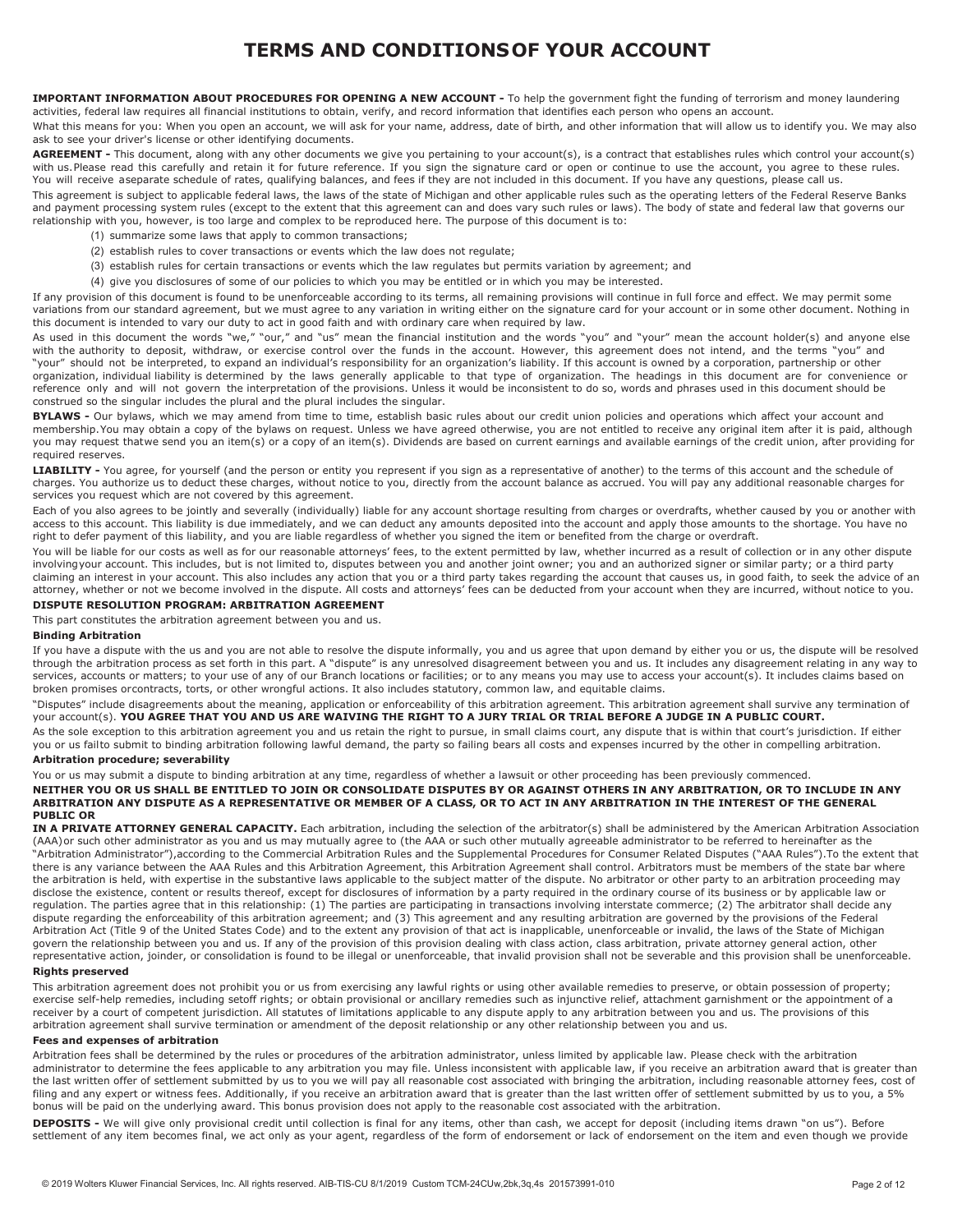you provisional credit for the item. We may reverse any provisional credit for items that are lost, stolen, or returned. Unless prohibited by law, we also reserve the right to charge back to your account the amount of any item deposited to your account or cashed for you which was initially paid by the payor bank and which is later returned to us due to an allegedly forged, unauthorized or missing endorsement, claim of alteration, encoding error, counterfeit cashier's check or other problem which in our judgment justifies reversal of credit. You authorize us to attempt to collect previously returned items without giving you notice, and in attempting to collect we may permit the payor bank to hold an item beyond the midnight deadline. Actual credit for deposits of, or payable in, foreign currency will be at the exchange rate in effect on final collection in U.S. dollars. We are not responsible for transactions by mail or outside depository until we actually record them. If you deliver a deposit to us and you will not be present when the deposit is counted, you must provide us an itemized list of the deposit (deposit slip). To process the deposit, we will verify and record the deposit, and credit the deposit to the account. If there are any discrepancies between the amounts shown on the itemized list of the deposit and the amount we determine to be the actual deposit, we will notify you of the discrepancy. You will be entitled to credit only for the actual deposit as determined by us, regardless of what is stated on the itemized deposit slip. We will treat and record all transactions received after our "daily cutoff time" on a business day we are open, or received on a day we are not open for business, as if initiated on the next business day that we are open. At our option, we may take an item for collection rather than for deposit. If we accept a third-party check or draft for deposit, we may require any third-party endorsers to verify or guarantee their endorsements, or endorse in our presence.

#### <span id="page-2-0"></span>**WITHDRAWALS -**

Generally - Unless clearly indicated otherwise on the account records, any of you, acting alone, who signs to open the account or has authority to make withdrawals may withdraw or transfer all or any part of the account balance at any time. Each of you (until we receive written notice to the contrary) authorizes each other person who signs or has authority to make withdrawals to endorse any item payable to you or your order for deposit to this account or any other transaction with us.

Postdated checks - A postdated check is one which bears a date later than the date on which the check is written. We may properly pay and charge your account for a postdated check even though payment was made before the date of the check, unless we have received written notice of the postdating in time to have a reasonable opportunity to act. Because we process checks mechanically, your notice will not be effective and we will not be liable for failing to honor your notice unless it precisely identifies the number, date, amount and payee of the item.

**Checks and withdrawal rules -** We may refuse any withdrawal or transfer request which you attempt on forms not approved by us or by any method we do not specifically permit. We may refuse any withdrawal or transfer request which is greater in number than the frequency permitted, or which is for an amount greater or less than any withdrawal limitations.We will use the date the transaction is completed by us (as opposed to the date you initiate it) to apply the frequency limitations. In addition, we may place limitations on the accountuntil your identity is verified.

Even if we honor a nonconforming request, we are not required to do so later. If you violate the stated transaction limitations (if any), in our discretion we may close your account or reclassify it as a transaction account. If we reclassify your account, your account will be subject to the fees and earnings rules of the new account classification. If we are presented with an item drawn against your account that would be a "substitute check," as defined by law, but for an error or defect in the item introduced in the substitute check creation process, you agree that we may pay such item.

**Cash withdrawals -** We recommend you take care when making large cash withdrawals because carrying large amounts of cash may pose a danger to your personal safety. As analternative to making a large cash withdrawal, you may want to consider a cashier's check or similar instrument. You assume full responsibility of any loss in the event the cash you withdraw is lost, stolen, or destroyed. You agree to hold us harmless from any loss you incur as a result of your decision to withdraw funds in the form of cash.

Multiple signatures, electronic check conversion, and similar transactions - An electronic check conversion transaction is a transaction where a check or similar item is converted into an electronic fund transfer as defined in the Electronic Fund Transfers regulation. In these types of transactions the check or similar item is either removed from circulation (truncated) or given back to you. As a result, we have no opportunity to review the signatures or otherwise examine the original check or item. You agree that, as to theseor any items as to which we have no opportunity to examine the signatures, you waive any requirement of multiple signatures.

#### <span id="page-2-1"></span>**UNDERSTANDING AND AVOIDING OVERDRAFT AND NONSUFFICIENT FUNDS (NSF) FEES -**

Generally - The information in this section is being provided to help you understand what happens if your account is overdrawn. Understanding the concepts of overdrafts and nonsufficient funds (NSF) is important and can help you avoid being assessed fees or charges. This section also provides contractual terms relating to overdrafts and NSF transactions.

An overdrawn account will typically result in you being charged an overdraft fee or an NSF fee. Generally, an overdraft occurs when there is not enough money in your account to pay for a transaction, but we pay (or cover) the transaction anyway. An NSF transaction is slightly different. In an NSF transaction, we do not cover the transaction. Instead, the transaction may be rejected and the item or requested payment may be returned. In either situation, we can charge you a fee.

If you use our Courtesy Pay and we cover a transaction for which there is not enough money in your account to pay, we will consider that an overdraft. We treat all other transactions for which there is not enough money in your account as an NSF transaction, regardless of whether we cover the transaction or the transaction is rejected. **Determining your actual balance -** We use the "actual balance" method to determine whether your account is overdrawn, that is, whether there is enough money in your accountto pay for a transaction. Importantly, your "available" balance may not be the same as your account's "actual" balance. This means an overdraft or an NSF transaction could occur regardless of your account's actual balance.

Your account's actual balance (sometimes called the ledger balance) only includes transactions that have settled up to that point in time, that is, transactions (deposits and payments) that have posted to your account. The actual balance does not include outstanding transactions (such as checks that have not yet cleared and electronic transactionsthat have been authorized but which are still pending). The balance on your periodic statement is the ledger balance for your account as of the statement date. As the name implies, your available balance is calculated based on the money "available" in your account to make payments. In other words, the available balance takes transactions that have been authorized, but not yet settled, and subtracts them from the available balance. In addition, when calculating your available balance, any "holds" placed on deposits that have not yet cleared are also subtracted from the available balance. For more information on how holds placed on funds in your account can impact your available balance, read the subsection titled "A temporary debit authorization hold affects your account balance."

**Overdrafts -** You understand that we may, at our discretion, honor withdrawal requests that overdraw your account. However, the fact that we may honor withdrawal requests that overdraw the account balance does not obligate us to do so later. So you can NOT rely on us to pay overdrafts on your account regardless of how frequently or under what circumstances we have paid overdrafts on your account in the past. We can change our practice of paying, or not paying, discretionary overdrafts on your account without notice to you. You can ask us if we have other account services that might be available to you where we commit to paying overdrafts under certain circumstances, such as an overdraft protection line-of-credit or a plan to sweep funds from another account you have with us. You agree that we may charge fees for overdrafts. For consumer accounts, we will not charge fees for overdrafts caused by ATM withdrawals or one-time debit card transactions if you have not opted-in to that service. We may use subsequent deposits, includingdirect deposits of social security or other government benefits, to cover such overdrafts and overdraft fees.

**Nonsufficient funds (NSF) fees -** If an item drafted by you (such as a check) or a transaction you set up (such as a preauthorized transfer) is presented for payment in an amount that is more than the amount of money in your account, and we decide not to pay the item or transaction, you agree that we can charge you an NSF fee for returning the payment. Be aware that such an item or payment may be presented multiple times and that we do not monitor or control the number of times a transaction is presented for payment. You agree that we may charge you an NSF fee each time a payment is presented if the amount of money in your account is not sufficient to cover the payment, regardless of thenumber of times the payment is presented.

Payment types - Some, but not necessarily all, of the ways you can access the funds in your account include debit card transactions, automated clearing house (ACH) transactions, and check transactions. A debit card transaction might be authorized by use of a PIN, a signature, a chip, tokenization, or a CVV code . An example of an ACH transaction is a preauthorized payment you have set up on a recurring basis. All these payment types can use different processing systems and some may take more or less time topost. This information is important for a number of reasons. For example, keeping track of the checks you write and the timing of the preauthorized payments you set up will helpyou to know what other transactions might still post against your account. For information about how and when we process these different payment types, see the "Payment order ofitems" subsection below.

Balance information - Keeping track of your balance is important. You can review your balance in a number of ways including reviewing your periodic statement, reviewing your balance online, accessing your account information by phone, or coming into one of our branches.

Funds availability - Knowing when funds you deposit into your checking account will be made available for withdrawal is another important concept that can help you avoid being assessed fees or charges. Please see our funds availability disclosure for information on when different types of deposits will be made available for withdrawal. For those accounts to which our funds availability policy disclosure does not apply, you can ask us when you make a deposit when those funds will be available for withdrawal. An item may be returnedafter the funds from the deposit of that item are made available for withdrawal. In that case, we will reverse the credit of the item. We may determine the amount of available fundsin your account for the purpose of deciding whether to return an item for insufficient funds at any time between the times we receive the item and when we return the item or send a notice in lieu of return. We need only make one determination, but if we choose to make a subsequent determination, the account balance at the subsequent time will determine whether there are insufficient available funds.

A temporary debit authorization hold affects your account balance - On debit card purchases, merchants may request a temporary hold on your account for a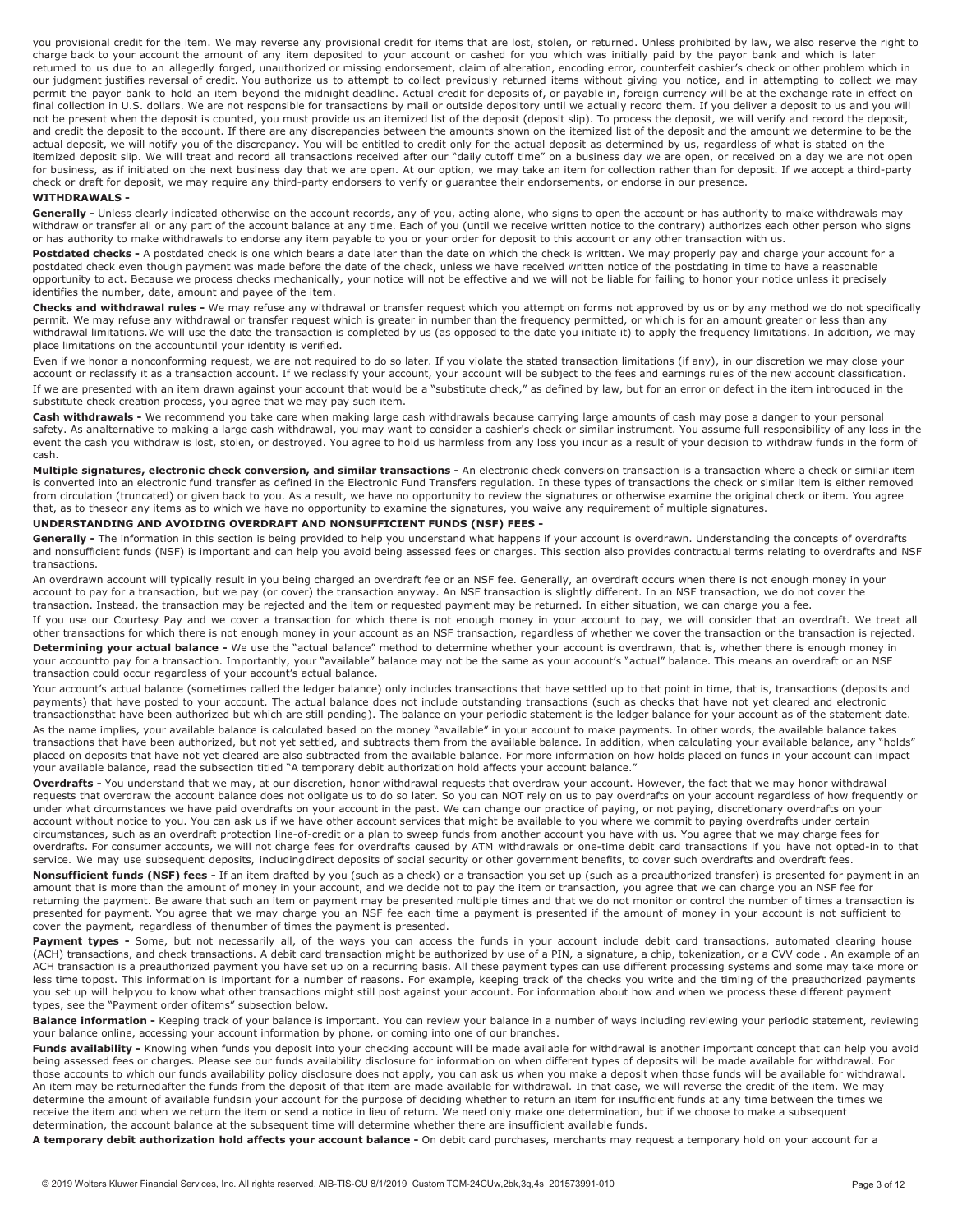specified sum of money when the merchant does not know the exact amount of the purchase at the time the card is authorized. The amount of the temporary hold may be more than the actual amount of your purchase. Some common transactions where this occurs involve purchases of gasoline, hotel rooms, or meals at restaurants. When this happens, our processing system cannot determine that the amount of the hold exceeds the actual amount of your purchase. This temporary hold, and the amount charged to your account, will eventually be adjusted to the actual amount of your purchase, but it could be three calendar days, or even longer in some cases, before the adjustment is made. Until the adjustment is made, the amount of funds in your account available for other transactions will be reduced by the amount of the temporary hold. If another transaction is presented for payment in an amount greater than the funds left after the deduction of the temporary hold amount, you may be charged an NSF or overdraft fee according to our NSF or overdraft fee policy. You may be charged the fee even if you would have had sufficient funds in your account if the amount of the hold had been equal to the amount of your purchase.

Payment order of items - The order in which items are paid is important if there is not enough money in your account to pay all of the items that are presented. The payment order can affect the number of items overdrawn or returned unpaid and the amount of the fees you may have to pay. To assist you in managing your account, we are providing you with the following information regarding how we process those items.

Our policy is to process electronic transactions (such as ACH, ATM, Debit cards, preauthorized automatic transfers, telephone initiated transfers or other), checks and similar items first - in the order in which they are received for the day on which they are processed.

If a check, item or transaction is presented without sufficient funds in your account to pay it, we may, at our discretion, pay the item (creating an overdraft) or return the item for insufficient funds (NSF). We will not charge you a fee for paying an overdraft of an ATM or everyday debit card transaction if this is a consumer account and you have not opted-into that service. The amounts of the overdraft and NSF fees are disclosed elsewhere, as are your rights to opt in to overdraft services for ATM and everyday debit card transactions,if applicable. We encourage you to make careful records and practice good account management. This will help you to avoid creating items without sufficient funds and potentially incurring the resulting fees.

**OWNERSHIP OF ACCOUNT AND BENEFICIARY DESIGNATION -** These rules apply to this account depending on the form of ownership and beneficiary designation, if any, specified on the account records. We reserve the right to refuse some forms of ownership on any or all of our accounts. We make no representations as to the appropriateness or effect of the ownership and beneficiary designations, except as they determine to whom we pay the account funds.

**Individual Account -** is an account in the name of one person.

Joint Account - With Survivorship (And Not As Tenants In Common) - is an account in the name of two or more persons. Each of you intend that when you die the balance in the account (subject to any previous pledge to which we have agreed) will belong to the survivor(s). If two or more of you survive, you will own the balance in the account as joint tenants with survivorship and not as tenants in common.

Revocable Trust Account - If two or more of you create such an account, you own the account jointly with survivorship. Beneficiaries cannot withdraw unless: (1) all persons creating the account die, and (2) the beneficiary is then living. If two or more beneficiaries are named and survive the death of all persons creating the account, such beneficiaries will own this account in equal shares, without right of survivorship. The person(s) creating this account type reserve the right to: (1) change beneficiaries, (2) change account types, and (3) withdraw all or part of the account funds at any time.

**STOP PAYMENTS -** Unless otherwise provided, the rules in this section cover stopping payment of items such as checks and drafts. Rules for stopping payment of other types of transfers of funds, such as consumer electronic fund transfers, may be established by law or our policy. If we have not disclosed these rules to you elsewhere, you may ask usabout those rules.

We may accept an order to stop payment on any item from any one of you. You must make any stop-payment order in the manner required by law and we must receive it in time to give us a reasonable opportunity to act on it before our stop-payment cutoff time. Because stop-payment orders are handled by computers, to be effective, your stop-payment order must precisely identify the number, date, and amount of the item, and the payee. You may stop payment on any item drawn on your account whether you sign the item or not. Your stop payment order is effective for six months if it is given to us in writing or by another type of record (Generally, a "record" is information that is stored in such a way that it can be retrieved and can be heard or read and understood – you can ask us what type of stop payment records you can give us). Your order will lapse after that time if you do not renewthe order in writing before the end of the six-month period. If the original stop-payment order was oral your stoppayment order may lapse after 14 calendar days if it is not confirmedin writing or by another type of record within that time period. We are not obligated to notify you when a stop-payment order expires.

If you stop payment on an item and we incur any damages or expenses because of the stop payment, you agree to indemnify us for those damages or expenses, including attorneys' fees. You assign to us all rights against the payee or any other holder of the item. You agree to cooperate with us in any legal actions that we may take against such persons. You should be aware that anyone holding the item may be entitled to enforce payment against you despite the stop-payment order.

**TRANSFER LIMITATIONS -** For savings and money market accounts you may make up to six transfers or withdrawals by means of a preauthorized, automatic, or telephonic transfer to another account of yours or to a third party or by check, debit card, or similar order to a third party during any calendar month (or statement cycle of at least four weeks).A preauthorized transfer includes any arrangement with us to pay a third party from your account at (i) a predetermined time; (ii) on a fixed schedule or (iii) upon oral or written orders including orders received through the automated clearing house (ACH). If the transfer or withdrawal is initiated in person, by mail, or at an ATM then there is no limit on the number of payments that may be made directly to you, directly to us for amounts you owe us, or transfers to other accounts you have with us. Withdrawals by phone are also unlimited if you are requesting that a check be mailed to you.

**AMENDMENTS AND TERMINATION -** We may change our bylaws and any term of this agreement. Rules governing changes in rates are provided separately in the Truthin- Savings disclosure or in another document. For other changes we will give you reasonable notice in writing or by any other method permitted by law. We may close this account if your membership in the credit union terminates, or by giving reasonable notice to you and tender of the account balance personally or by mail. Items presented for payment afterthe account is closed may be dishonored. When you close your account, you are responsible for leaving enough money in the account to cover any outstanding items and charges to be paid from the account. Only a joint tenant that is a member can close an account. Reasonable notice depends on the circumstances, and in some cases such as when we cannot verify your identity or we suspect fraud, it might be reasonable for us to give you notice after the change or account closure becomes effective. For instance, if we suspect fraudulent activity with respect to your account, we might immediately freeze or close your account and then give you notice. At our option, we may suspend your rights to member services if you violate the terms of this agreement. If we have notified you of a change in any term of your account and you continue to have your account after the effective date of the change, you have agreed to the new term(s).

**NOTICES -** Any written notice you give us is effective when we actually receive it, and it must be given to us according to the specific delivery instructions provided elsewhere, ifany. We must receive it in time to have a reasonable opportunity to act on it. If the notice is regarding a check or other item, you must give us sufficient information to be able to identify the check or item, including the precise check or item number, amount, date and payee. Written notice we give you is effective when it is deposited in the United States Mail with proper postage and addressed to your mailing address we have on file. Notice to any of you is notice to all of you.

**STATEMENTS - Your duty to report unauthorized signatures, alterations and forgeries -** You must examine your statement of account with "reasonable promptness." If you discover (or reasonably should have discovered) any unauthorized signatures or alterations, you must promptly notify us of the relevant facts. As between you and us, if you fail to do either of these duties, you will have to either share the loss with us, or bear the loss entirely yourself (depending on whether we used ordinary care and, if not, whether we substantially contributed to the loss). The loss could be not only with respect to items on the statement but other items with unauthorized signatures or alterations by the same wrongdoer.

You agree that the time you have to examine your statement and report to us will depend on the circumstances, but will not, in any circumstance, exceed a total of 30 days from when the statement is first sent or made available to you.

You further agree that if you fail to report any unauthorized signatures, alterations or forgeries in your account within 60 days of when we first send or make the statement available, you cannot assert a claim against us on any items in that statement, and as between you and us the loss will be entirely yours. This 60-day limitation is without regard to whether weused ordinary care. The limitation in this paragraph is in addition to that contained in the first paragraph of this section.

Your duty to report other errors or problems - In addition to your duty to review your statements for unauthorized signatures, alterations and forgeries, you agree to examineyour statement with reasonable promptness for any other error or problem - such as an encoding error or an unexpected deposit amount. Also, if you receive or we make available either your items or images of your items, you must examine them for any unauthorized or missing endorsements or any other problems. You agree that the time you have to examine your statement and items and report to us will depend on the circumstances. However, this time period shall not exceed 60 days. Failure to examine your statement and items and report any errors to us within 60 days of when we first send or make the statement available precludes you from asserting a claim against us for any errors on items identified in that statement and as between you and us the loss will be entirely yours.

**Errors relating to electronic fund transfers or substitute checks -** For information on errors relating to electronic fund transfers (e.g., on-line, mobile, debit card or ATM transactions) refer to your Electronic Fund Transfers disclosure and the sections on consumer liability and error resolution. For information on errors relating to a substitute check you received, refer to your disclosure entitled Substitute Checks and Your Rights.

**Duty to notify if statement not received -** You agree to immediately notify us if you do not receive your statement by the date you normally expect to receive it. Not receiving your statement in a timely manner is a sign that there may be an issue with your account, such as possible fraud or identity theft.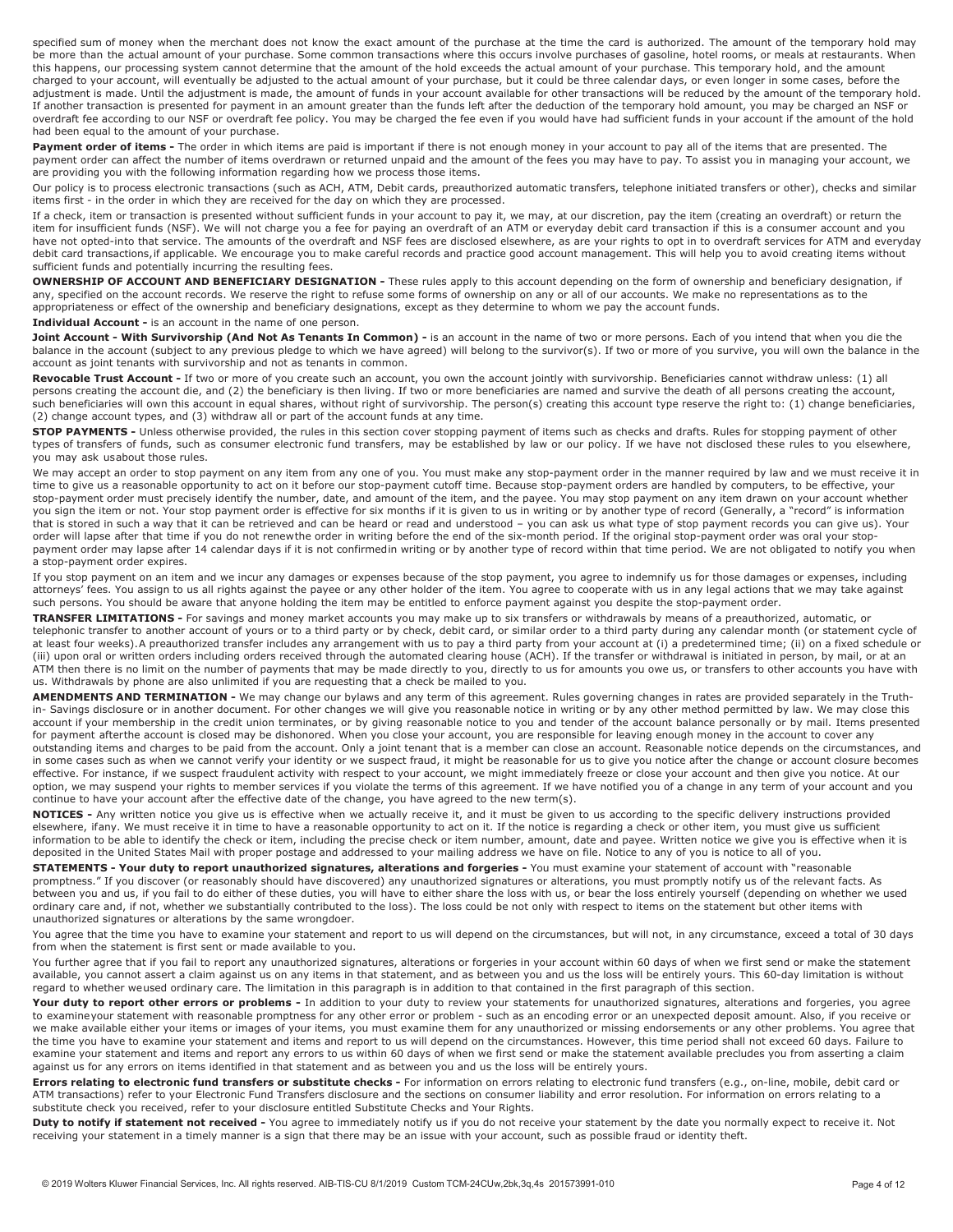**ACCOUNT TRANSFER -** This account may not be transferred or assigned without our prior written consent.

**DIRECT DEPOSITS** - If we are required for any reason to reimburse the federal government for all or any portion of a benefit payment that was directly deposited into your account, you authorize us to deduct the amount of our liability to the federal government from the account or from any other account you have with us, without prior notice and at any time, except as prohibited by law. We may also use any other legal remedy to recover the amount of our liability.

**RIGHT TO REPAYMENT OF INDEBTEDNESS -** You each agree that we may (without prior notice and when permitted by law) charge against and deduct from this account any due and payable debt any of you owe us now or in the future. If this account is owned by one or more of you as individuals, we may set off any funds in the account against a due and payable debt a partnership owes us now or in the future, to the extent of your liability as a partner for the partnership debt. If your debt arises from a promissory note, then the amount of the due and payable debt will be the full amount we have demanded, as entitled under the terms of the note, and this amount may include any portion of the balance for which we have properly accelerated the due date.

In addition to these contract rights, we may also have rights under a "statutory lien." A "lien" on property is a creditor's right to obtain ownership of the property in the event a debtor defaults on a debt. A "statutory lien" is one created by federal or state statute. If federal or state law provides us with a statutory lien, then we are authorized to apply, without prior notice, your shares and dividends to any debt you owe us, in accord with the statutory lien.

Neither our contract rights nor rights under a statutory lien apply to this account if prohibited by law. For example, neither our contract rights nor rights under a statutory lien apply to this account if: (a) it is an Individual Retirement Account or similar tax-deferred account, or (b) the debt is created by a consumer credit transaction under a credit card plan (but this does not affect our rights under any consensual security interest), or (c) the debtor's right of withdrawal arises only in a representative capacity. We will not be liable for the dishonorof any check or draft when the dishonor occurs because we charge and deduct an amount you owe us from your account. You agree to hold us harmless from any claim arising asa result of our exercise of our right to repayment.

AUTHORIZED SIGNER (Individual Accounts only) - A single individual is the owner. The authorized signer is merely designated to conduct transactions on the owner's behalf. The owner does not give up any rights to act on the account, and the authorized signer may not in any manner affect the rights of the owner or beneficiaries, if any, other than by withdrawing funds from the account. The owner is responsible for any transactions of the authorized signer. We undertake no obligation to monitor transactions to determine that they are on the owner's behalf.

The owner may terminate the authorization at any time, and the authorization is automatically terminated by the death of the owner. However, we may continue to honor the transactions of the authorized signer until: (a) we have received written notice or have actual knowledge of the termination of authority, and (b) we have a reasonable opportunity to act on that notice or knowledge. We may refuse to accept the designation of an authorized signer.

**RESTRICTIVE LEGENDS OR ENDORSEMENTS -** The automated processing of the large volume of checks we receive prevents us from inspecting or looking for restrictive legends, restrictive endorsements or other special instructions on every check. For this reason, we are not required to honor any restrictive legend or endorsement or other special instruction placed on checks you write unless we have agreed in writing to the restriction or instruction. Unless we have agreed in writing, we are not responsible for any losses, claims, damages, or expenses that result from your placement of these restrictions or instructions on your checks. Examples of restrictive legends placed on checks are "must be presented within 90 days" or "not valid for more than \$1,000.00." The payee's signature accompanied by the words "for deposit only" is an example of a restrictive endorsement.

**PLEDGES -** Each owner of this account may pledge all or any part of the funds in it for any purpose to which we agree. Any pledge of this account must first be satisfied before the rights of any surviving account owner or account beneficiary become effective.

**CHECK PROCESSING -** We process items mechanically by relying solely on the information encoded in magnetic ink along the bottom of the items. This means that we do not individually examine all of your items to determine if the item is properly completed, signed and endorsed or to determine if it contains any information other than what is encoded in magnetic ink. You agree that we have exercised ordinary care if our automated processing is consistent with general banking practice, even though we do not inspect each item. Because we do not inspect each item, if you write a check to multiple payees, we can properly pay the check regardless of the number of endorsements unless you notify us in writing that the check requires multiple endorsements. We must receive the notice in time for us to have a reasonable opportunity to act on it, and you must tell us the precise dateof the check, amount, check number and payee. We are not responsible for any unauthorized signature or alteration that would not be identified by a reasonable inspection of the item. Using an automated process helps us keep costs down for you and all account holders.

**CHECK CASHING -** We may charge a fee for anyone that does not have an account with us who is cashing a check, draft or other instrument written on your account. We may alsorequire reasonable identification to cash such a check, draft or other instrument. We can decide what identification is reasonable under the circumstances and such identification may be documentary or physical and may include collecting a thumbprint or fingerprint.

**ADDRESS OR NAME CHANGES -** You are responsible for notifying us of any change in your address or your name. Unless we agree otherwise, change of address or name must be made in writing by at least one of the account holders. Informing us of your address or name change on a check reorder form is not sufficient. We will attempt to communicate with you only by use of the most recent address you have provided to us. If provided elsewhere, we may impose a service fee if we attempt to locate you. **WAIVER OF NOTICES -** To the extent permitted by law, you waive any notice of non-payment, dishonor or protest regarding any items credited to or charged against your account.For example, if you deposit an item and it is returned unpaid or we receive a notice of nonpayment, we do not have to notify you unless required by federal Regulation CC or other law.

ACH AND WIRE TRANSFERS - This agreement is subject to Article 4A of the Uniform Commercial Code - Fund Transfers as adopted in the state in which you have your account with us. If you originate a fund transfer and you identify by name and number a beneficiary financial institution, an intermediary financial institution or a beneficiary, we and every receiving or beneficiary financial institution may rely on the identifying number to make payment. We may rely on the number even if it identifies a financial institution, person or account other than the one named. You agree to be bound by automated clearing house association rules. These rules provide, among other things, that payments made to you, or originated by you, are provisional until final settlement is made through a Federal Reserve Bank or payment is otherwise made as provided in Article 4A-403(a) of the Uniform Commercial Code. If we do not receive such payment, we are entitled to a refund from you in the amount credited to your account and the party originating such payment will not beconsidered to have paid the amount so credited. Credit entries may be made by ACH. If we receive a payment order to credit an account you have with us by wire or ACH, we are not required to give you any notice of the payment order or credit.

FACSIMILE SIGNATURES - Unless you make advance arrangements with us, we have no obligation to honor facsimile signatures on your checks or other orders. If we do agreeto honor items containing facsimile signatures, you authorize us, at any time, to charge you for all checks, drafts, or other orders, for the payment of money, that are drawn on us. You give us this authority regardless of by whom or by what means the facsimile signature(s) may have been affixed so long as they resemble the facsimile signature specimen filedwith us, and contain the required number of signatures for this purpose. You must notify us at once if you suspect that your facsimile signature is being or has been misused.

POWER OF ATTORNEY - You may wish to appoint an agent to conduct transactions on your behalf. (We, however, have no duty or agreement whatsoever to monitor or insurethat the acts of the agent are for your benefit.) This may be done by allowing your agent to sign in that capacity on the signature card or by separate form, such as a power of attorney. A power of attorney continues until your death or the death of the person given the power. If the power of attorney is not "durable," it is revoked when you become incompetent. We may continue to honor the transactions of the agent until: (a) we have received written notice or have actual knowledge of the termination of the authority or the death of an owner, and (b) we have had a reasonable opportunity to act on that notice or knowledge. You agree not to hold us responsible for any loss or damage you may incur as a result of our following instructions given by an agent acting under a valid power of attorney.

**STALE-DATED CHECKS -** We are not obligated to, but may at our option, pay a check, other than a certified check, presented for payment more than six months after its date. If you do not want us to pay a stale-dated check, you must place a stop-payment order on the check in the manner we have described elsewhere.

**NCUA INSURANCE -** Funds in your account(s) with us are insured by the National Credit Union Administration (NCUA) and backed by the full faith and credit of the United States. The amount of insurance coverage you have depends on the number of accounts you have with us that are of different "ownership." An individual account is one unique form of "ownership"; a joint account, a pay-on-death account, and a self directed qualified retirement account (e.g., an IRA) are examples of some of the others. Share insurance for a person's self directed qualified retirement account is up to \$250,000. (An IRA is a self directed qualified retirement account as is any account where the owner decides where and how to invest the balance.) Funds are insured to \$250,000 per depositor for the total of funds combined in all of your other insured accounts with us. If you want a more detailed explanation or additional information, you may ask us or contact the NCUA. You can also visit the NCUA website a[t www.ncua.gov a](http://www.ncua.gov/)nd click on the Share Insurance link. The link includes detailed contact information as well as a share insurance estimator.

**ENDORSEMENTS -** We may accept for deposit any item payable to you or your order, even if they are not endorsed by you. We may give cash back to any one of you. We may supply any missing endorsement(s) for any item we accept for deposit or collection, and you warrant that all endorsements are genuine.

To ensure that your check or share draft is processed without delay, you must endorse it (sign it on the back) in a specific area. Your entire endorsement (whether a

signature or a stamp) along with any other endorsement information (e.g. additional endorsements, ID information, driver's license number, etc.) must fall within  $1<sup>1</sup>/2$ " of the "trailing edge" of a check. Endorsements must be made in blue or black ink, so that they are readable by automated check processing equipment.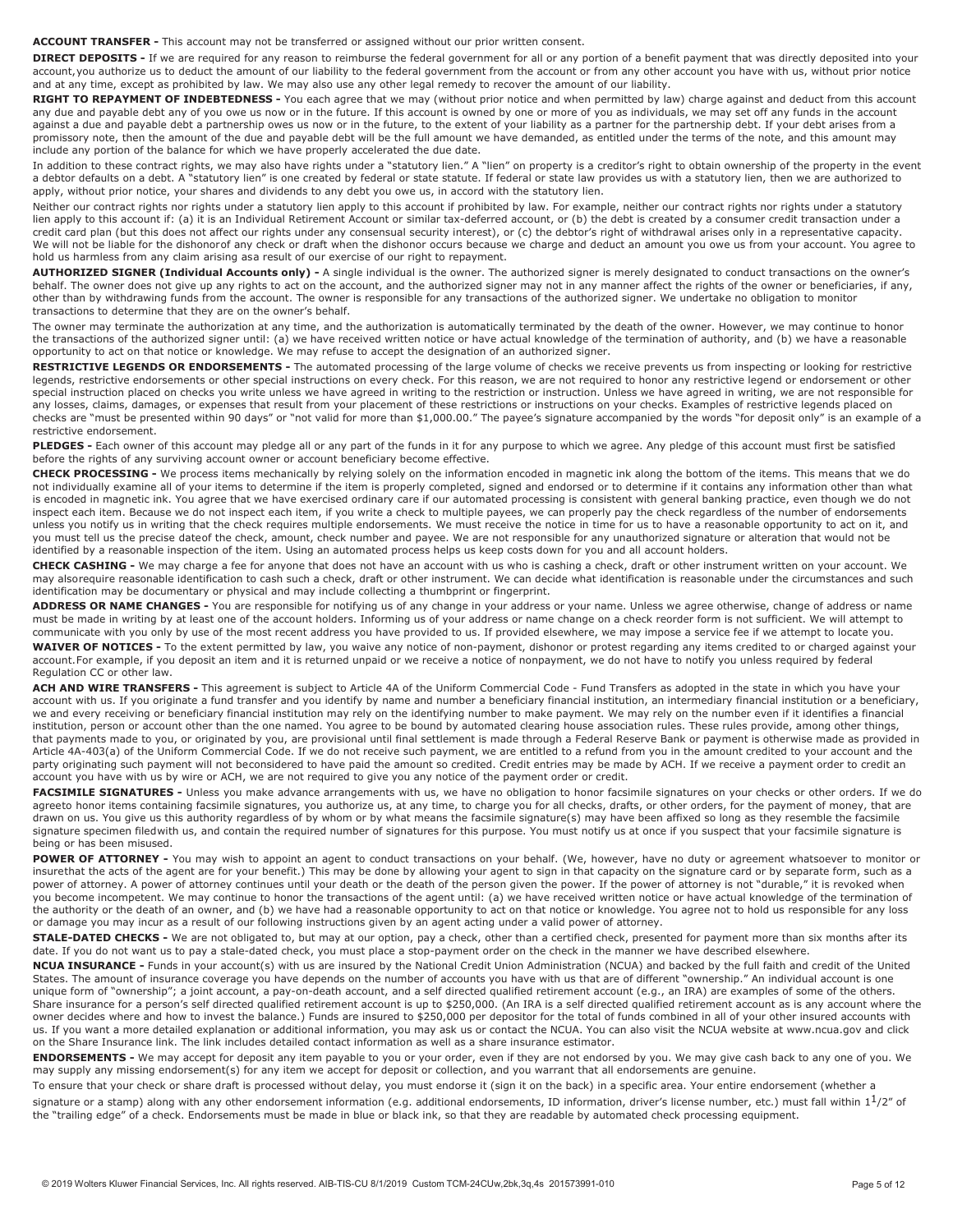

It is important that you confine the endorsement information to this area since the remaining blank space will be used by others in the processing of the check to place additional needed endorsements and information. You agree that you will indemnify, defend, and hold us harmless for any loss, liability, damage or expense that occurs because your endorsement, another endorsement or information you have printed on the back of the check obscures our endorsement.

#### These endorsement guidelines apply to both personal and business checks.

**UNCLAIMED PROPERTY -** The law establishes procedures under which unclaimed property must be surrendered to the state. (We may have our own rules regarding dormant accounts, and if we charge a fee for dormant accounts it will be disclosed to you elsewhere.) Generally, the funds in your account are considered unclaimed if you have not had any activity or communication with us regarding your account over a period of years. Ask us if you want further information about the period of time or type of activity that will prevent your account from being unclaimed. If your funds are surrendered to the state, you may be able to reclaim them, but your claim must be presented to the state. Once your funds are surrendered, we no longer have any liability or responsibility with respect to the funds.

DEATH OR INCOMPETENCE - You agree to notify us promptly if any person with a right to withdraw funds from your account(s) dies or is adjudicated (determined by the appropriate official) incompetent. We may continue to honor your checks, items, and instructions until: (a) we know of your death or adjudication of incompetence, and (b) we have had a reasonable opportunity to act on that knowledge. You agree that we may pay or certify checks drawn on or before the date of death or adjudication of incompetence for up to ten (10) days after your death or adjudication of incompetence unless ordered to stop payment by someone claiming an interest in the account.

UTMA ACCOUNTS - Under the Uniform Transfers to Minors Act, the funds in the account are owned by the child who has unconditional use of the account when he or she reachesthe age of majority. Before that time, the account may be accessed only by the custodian (or successor custodian), and the funds must be used for the benefit of the child. We, however, have no duty or agreement whatsoever to monitor or insure that the acts of the custodian (or successor custodian) are for the child's benefit. We are not responsible to monitor age or eligibility for an UTMA account, even though our records may include the minor's date of birth. It is the custodian's responsibility to properly distribute the funds in theaccount upon the minor's death or attainment of the age of majority. For this type of account, the child's SSN/TIN is used for the Backup Withholding Certification.

FIDUCIARY ACCOUNTS - Accounts may be opened by a person acting in a fiduciary capacity. A fiduciary is someone who is appointed to act on behalf of and for the benefit of another. We are not responsible for the actions of a fiduciary, including the misuse of funds. This account may be opened and maintained by a person or persons named as a trustee under a written trust agreement, or as executors, administrators, or conservators under court orders. You understand that by merely opening such an account, we are not acting in the capacity of a trustee in connection with the trust nor do we undertake any obligation to monitor or enforce the terms of the trust or letters.

BACKUP WITHHOLDING/TIN CERTIFICATION - Federal tax law requires us to report interest payments we make to you of \$10 or more in a year, and to include your taxpayer identification number (TIN) on the report (the taxpayer identification number is your social security number if you are an individual). Interest includes dividends, interest and bonus payments for purposes of this rule. Therefore, we require you to provide us with your TIN and to certify that it is correct. In some circumstances, federal law requires us to withhold and pay to the IRS a percentage of the interest that is earned on funds in your accounts. This is known as backup withholding. We will not have to withhold interest payments when you open your account if you certify your TIN and certify that you are not subject to backup withholding due to underreporting of interest. (There are special rules if you do not havea TIN but have applied for one, if you are a foreign person, or if you are exempt from the reporting requirements.) We may subsequently be required to begin backup withholding if the IRS informs us that you supplied an incorrect TIN or that you underreported your interest income.

**CREDIT VERIFICATION -** You agree that we may verify credit and employment history by any necessary means, including preparation of a credit report by a credit reporting agency.

LOST, DESTROYED, OR STOLEN CERTIFIED, CASHIER'S, OR TELLER'S CHECKS - Under some circumstances you may be able to assert a claim for the amount of a lost, destroyed, or stolen certified, cashier's or teller's check. To assert the claim: (a) you must be the remitter (or drawer of a certified check) or payee of the check, (b) we must receive notice from you describing the check with reasonable certainty and asking for payment of the amount of the check, (c) we must receive the notice in time for us to have a reasonable opportunity to act on it, and (d) you must give us a declaration (in a form we require) of your loss with respect to the check. You can ask us for a declaration form. Evenif all of these conditions are met, your claim may not be immediately enforceable. We may pay the check until the ninetieth day after the date of the check (or date of acceptance ofa certified check). Therefore, your claim is not enforceable until the ninetieth day after the date of the check or date of acceptance, and the conditions listed above have been met. Ifwe have not already paid the check, on the day your claim is enforceable we become obligated to pay you the amount of the check. We will pay you in cash or issue anothercertified check.

At our option, we may pay you the amount of the check before your claim becomes enforceable. However, we will require you to agree to indemnify us for any losses we might suffer. This means that if the check is presented after we pay your claim, and we pay the check, you are responsible to cover our losses. We may require you to provide a surety bond to assure that you can pay us if we suffer a loss.

**CHANGING ACCOUNT PRODUCTS -** We may change your account to another product offered by us at any time by giving you notice that your account will be changed to another product on a specified date. If your account is a time account, the change will not occur before the next maturity date of your account. If you do not close your account before the date specified in the notice, we may change your account to that other product on the date specified in the notice.

LEGAL ACTIONS AFFECTING YOUR ACCOUNT - If we are served with a subpoena, restraining order, writ of attachment or execution, levy, garnishment, search warrant, or similar order relating to your account (termed "legal action" in this section), we will comply with that legal action. Or, in our discretion, we may freeze the assets in the account and not allow any payments out of the account until a final court determination regarding the legal action. We may do these things even if the legal action involves less than all of you. In these cases, we will not have any liability to you if there are insufficient funds to pay your items because we have withdrawn funds from your account or in any way restricted accessto your funds in accordance with the legal action. Any fees or expenses we incur in responding to any legal action (including, without limitation, attorneys' fees and our internal expenses) may be charged against your account. The list of fees applicable to your account(s) provided elsewhere may specify additional fees that we may charge for certain legal actions.

**TRUNCATION, SUBSTITUTE CHECKS, AND OTHER CHECK IMAGES -** If you truncate an original check and create a substitute check, or other paper or electronic image of the original check, you warrant that no one will be asked to make payment on the original check, a substitute check or any other electronic or paper image, if the payment obligation relating to the original check has already been paid. You also warrant that any substitute check you create conforms to the legal requirements and generally accepted specifications for substitute checks. You agree to retain the original check in conformance with our internal policy for retaining original checks. You agree to indemnify us for any loss we may incuras a result of any truncated check transaction you initiate. We can refuse to accept substitute checks that have not previously been warranted by a bank or other financial institution in conformance with the Check 21 Act. Unless specifically stated in a separate agreement between you and us, we do not have to accept any other electronic or paper image of an original check.

#### <span id="page-5-0"></span>**ACCOUNT SECURITY -**

**Duty to protect account information and methods of access -** It is your responsibility to protect the account numbers and electronic access devices (e.g., an ATM card) we provide you for your account(s). Do not discuss, compare, or share information about your account number(s) with anyone unless you are willing to give them full use of yourmoney. An account number can be used by thieves to issue an electronic debit or to encode your number on a false demand draft which looks like and functions like an authorized check. If you furnish your access device and grant actual authority to make transfers to another person (a family member or coworker, for example) who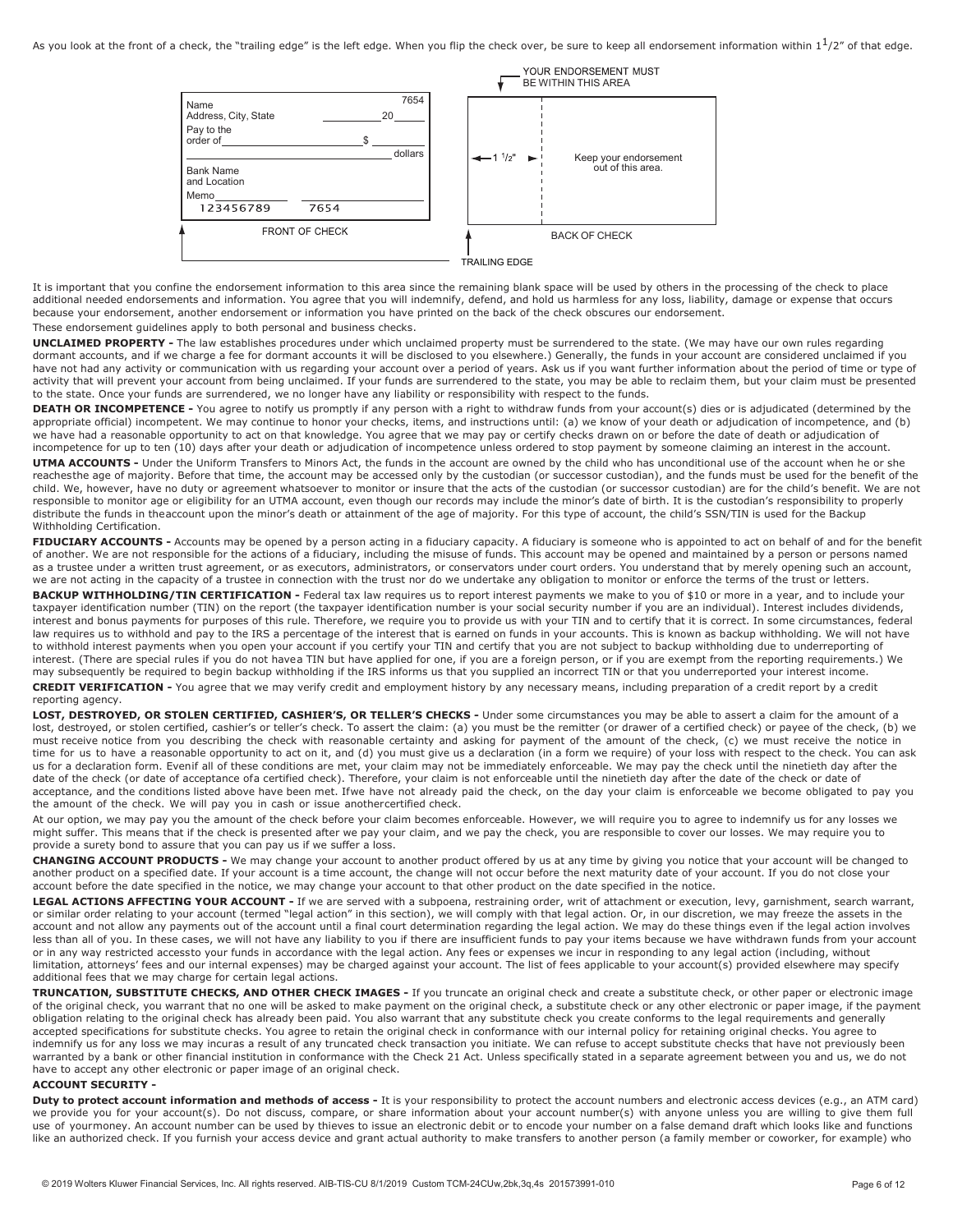then exceeds that authority,you are liable for the transfers unless we have been notified that transfers by that person are no longer authorized.

Your account number can also be used to electronically remove money from your account, and payment can be made from your account even though you did not contact us directlyand order the payment.

You must also take precaution in safeguarding your blank checks. Notify us at once if you believe your checks have been lost or stolen. As between you and us, if you are negligent in safeguarding your checks, you must bear the loss entirely yourself or share the loss with us (we may have to share some of the loss if we failed to use ordinary care and if we substantially contributed to the loss).

Positive pay and other fraud prevention services - Except for consumer electronic fund transfers subject to Regulation E, you agree that if we offer you services appropriate for your account to help identify and limit fraud or other unauthorized transactions against your account, and you reject those services, you will be responsible for any fraudulent or unauthorized transactions which could have been prevented by the services we offered. You will not be responsible for such transactions if we acted in bad faith or to the extent our negligence contributed to the loss. Such services include positive pay or commercially reasonable security procedures. If we offered you a commercially reasonable security procedure which you reject, you agree that you are responsible for any payment order, whether authorized or not, that we accept in compliance with an alternative security procedure that you have selected. The positive pay service can help detect and prevent check fraud and is appropriate for account holders that issue: a high volume of checks, a lotof checks to the general public, or checks for large dollar amounts.

**ATM/DEBIT CARD INACTIVITY -** Any ATM or debit card with no activity for 12 months will be deactivated. A replacement card will be available upon request; fees may apply.

**ACCOUNT INACTIVITY -** Any account with a zero balance and no activity for 12 consecutive months will be automatically closed.

**REMOTELY CREATED CHECKS -** Like any standard check or draft, a remotely created check (sometimes called a telecheck, preauthorized draft or demand draft) is a check or draft that can be used to withdraw money from an account. Unlike a typical check or draft, however, a remotely created check is not issued by the paying bank and does not containthe signature of the account owner (or a signature purported to be the signature of the account owner). In place of a signature, the check usually has a statement that the owner authorized the check or has the owner's name typed or printed on the signature line.

You warrant and agree to the following for every remotely created check we receive from you for deposit or collection: (1) you have received express and verifiable authorization to create the check in the amount and to the payee that appears on the check; (2) you will maintain proof of the authorization for at least 2 years from the date of the authorization, andsupply us the proof if we ask; and (3) if a check is returned you owe us the amount of the check, regardless of when the check is returned. We may take funds from your account to pay the amount you owe us, and if there are insufficient funds in your account, you still owe us the remaining balance.

**UNLAWFUL INTERNET GAMBLING NOTICE -** Restricted transactions as defined in Federal Reserve Regulation GG are prohibited from being processed through this account or relationship. Restricted transactions generally include, but are not limited to, those in which credit, electronic fund transfers, checks, or drafts are knowingly accepted by gambling businesses in connection with the participation by others in unlawful Internet gambling.

**TELEPHONIC INSTRUCTIONS -** Unless required by law or we have agreed otherwise in writing, we are not required to act upon instructions you give us via facsimile transmission or leave by voice mail or on a telephone answering machine.

**MONITORING AND RECORDING TELEPHONE CALLS AND CONSENT TO RECEIVE COMMUNICATIONS -** Subject to federal and state law, we may monitor or record phone calls for security reasons, to maintain a record and to ensure that you receive courteous and efficient service. You consent in advance to any such recording. To provide you with the best possible service in our ongoing business relationship for your account we may need to contact you about your account from time to time by telephone, text messaging or email. However, we first obtain your consent to contact you about your account in compliance with applicable consumer protection provisions in the federal Telephone Consumer Protection Act of 1991 (TCPA), CAN-SPAM Act and their related federal regulations and orders issued by the Federal Communications Commission (FCC).

- Your consent is limited to your account, and as authorized by applicable law and regulations.
- Your consent is voluntary and not conditioned on the purchase of any product or service from us.

With the above understandings, you authorize us to contact you regarding your account throughout its existence using any telephone numbers or email addresses that you have previously provided to us by virtue of an existing business relationship or that you may subsequently provide to us.

This consent is regardless of whether the number we use to contact you is assigned to a landline, a paging service, a cellular wireless service, a specialized mobile radio service, other radio common carrier service or any other service for which you may be charged for the call. You further authorize us to contact you through the use of voice, voice mail and text messaging, including the use of pre-recorded or artificial voice messages and an automated dialing device.

If necessary, you may change or remove any of the telephone numbers or email addresses at any time using any reasonable means to notify us.

**CLAIM OF LOSS -** If you claim a credit or refund because of a forgery, alteration, or any other unauthorized withdrawal, you agree to cooperate with us in the investigation of the loss, including giving us an affidavit containing whatever reasonable information we require concerning your account, the transaction, and the circumstances surrounding the loss. You will notify law enforcement authorities of any criminal act related to the claim of lost, missing, or stolen checks or unauthorized withdrawals. We will have a reasonable period oftime to investigate the facts and circumstances surrounding any claim of loss. Unless we have acted in bad faith, we will not be liable

for special or consequential damages,including loss of profits or opportunity, or for attorneys' fees incurred by you. You agree that you will not waive any rights you have to recover your loss against anyone who is obligated to repay, insure, or otherwise reimburse you for your loss. You willpursue your rights or, at our option, assign them to us so that we may pursue them. Our liability will be reduced by the amount you recover or are entitled to recover from theseother sources.

**EARLY WITHDRAWAL PENALTIES (and involuntary withdrawals)** - We may impose early withdrawal penalties on a withdrawal from a time or term share account even if you don't initiate the withdrawal. For instance, the early withdrawal penalty may be imposed if the withdrawal is caused by the enforcement of our right to repayment of indebtedness against funds in the account or as a result of an attachment or other legal process. We may close your account and impose the early withdrawal penalty on the entire account balance in the event of a partial early withdrawal. See your notice of penalty for early withdrawals for additional information.

**RESOLVING ACCOUNT DISPUTES -** We may place an administrative hold on the funds in your account (refuse payment or withdrawal of the funds) if it becomes subject to aclaim adverse to (1) your own interest; (2) others claiming an interest as survivors or beneficiaries of your account; or (3) a claim arising by operation of law. The hold may be placedfor such period of time as we believe reasonably necessary to allow a legal proceeding to determine the merits of the claim or until we receive evidence satisfactory to us that the dispute has been resolved. We will not be liable for any items that are dishonored as a consequence of placing a hold on funds in your account for these reasons.

**INTERNATIONAL ACH TRANSACTIONS -** Financial institutions are required by law to scrutinize or verify any international ACH transaction (IAT) that they receive against the Specially Designated Nationals (SDN) list of the Office of Foreign Assets Control (OFAC). This action may, from time to time, cause us to temporarily suspend processing of an IAT and potentially affect the settlement and/or availability of such payments.

#### ———————————————————————————————————— **ELECTRONIC FUND TRANSFERS YOUR RIGHTS AND RESPONSIBILITIES**

<span id="page-6-0"></span>Indicated below are types of Electronic Fund Transfers we are capable of handling, some of which may not apply to your account. Please read this disclosure carefully because it tells you your rights and obligations for the transactions listed. You should keep this notice for future reference.

**Electronic Funds Transfers Initiated By Third Parties.** You may authorize a third party to initiate electronic fund transfers between your account and the third party's account. These transfers to make or receive payment may be one-time occurrences or may recur as directed by you. These transfers may use the Automated Clearing House (ACH) or otherpayments network. Your authorization to the third party to make these transfers can occur in a number of ways. For example, your authorization to convert a check or draft to an electronic fund transfer or to electronically pay a returned check or draft charge can occur when a merchant provides you with notice and you go forward with the transaction (typically, at the point of purchase, a merchant will post a sign and print the notice on a receipt). In all cases, these third party transfers will require you to provide the third party with your account number and credit union information. This information can be found on your check or draft as well as on a deposit or withdrawal slip. Thus, you should only provide your credit union and account information (whether over the phone, the Internet, or via some other method) to trusted third parties whom you have authorized to initiate these electronic fund transfers. Examples of these transfers include, but are not limited to:

- **• Preauthorized credits.** You may make arrangements for certain direct deposits (such as U.S. Treasury (Social Security) retirement or some employers (payroll)) to be accepted into your checking, savings, or consumer loan account(s).
- **• Preauthorized payments.** You may make arrangements to pay certain recurring bills from your checking or savings account(s).
- **• Electronic check or draft conversion.** You may authorize a merchant or other payee to make a one-time electronic payment from your checking or share draft accountusing information from your check or draft to pay for purchases or pay bills.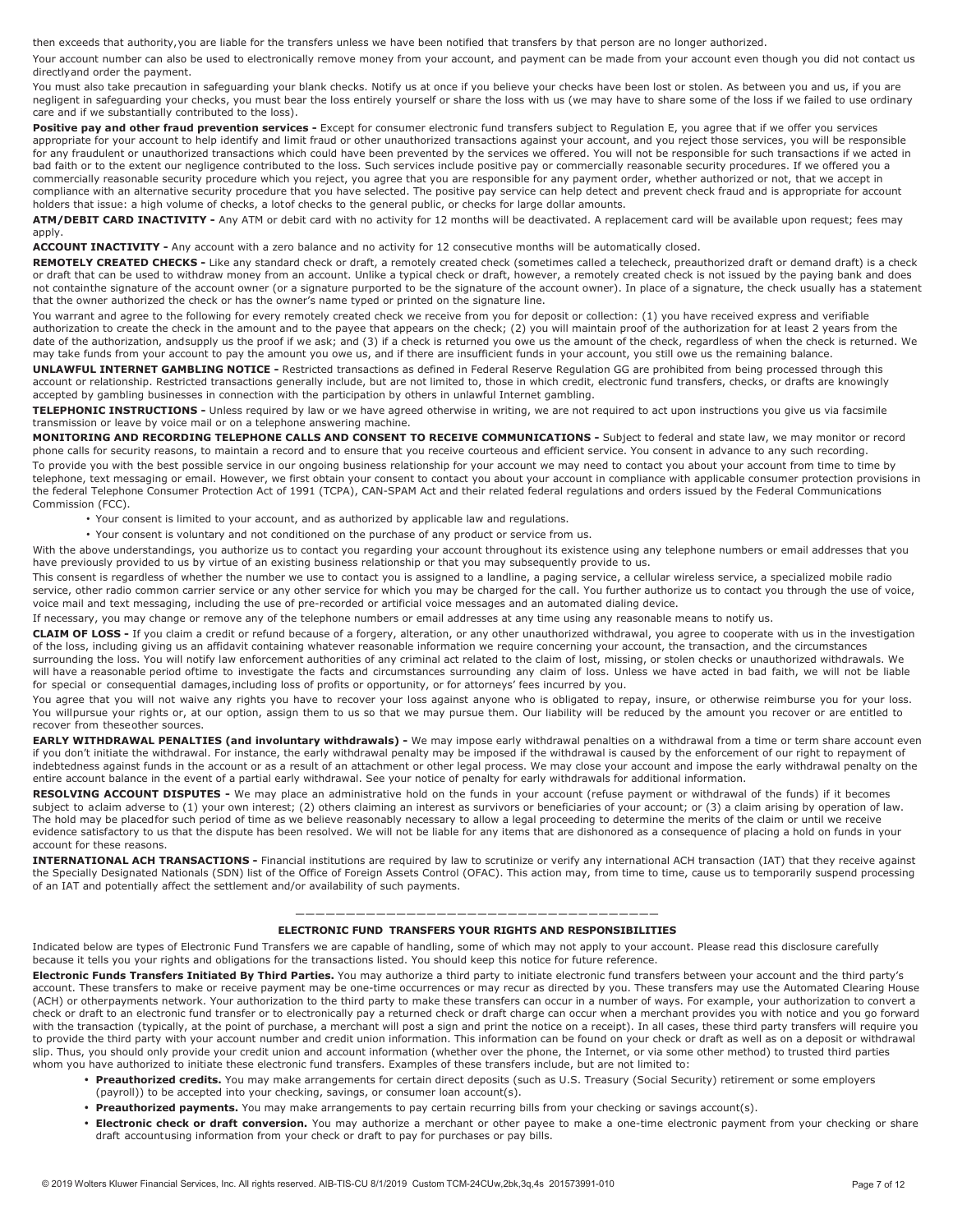**• Electronic returned check or draft charge.** You may authorize a merchant or other payee to initiate an electronic funds transfer to collect a charge in the event a check ordraft is returned for insufficient funds.

#### Please also see **Limitations on frequency of transfers** section regarding limitations that apply to savings accounts.

Phone Banking Transfers - types of transfers and frequency limitations - You may access your account by telephone 24 hours a day at 888-267-7200 using your personalidentification number and your account numbers, to:

- **•** transfer funds from checking to checking
- **•** transfer funds from checking to savings
- **•** transfer funds from savings to checking
- **•** transfer funds from savings to savings
- **-** you may make no more than six transfers per month
- **•** transfer funds from savings to loans
- **•** transfer funds from line of credit to checking or savings
- **•** transfer funds from checking or savings to specific CD
- **•** get information about:
- **-** the account balance of checking or savings accounts
- **-** deposits or withdrawals, tax information

#### Please also see **Limitations on frequency of transfers** section regarding limitations that apply to telephone transfers.

**Your Option to Limit Cash Withdrawals -** In addition to dollar amount limitations for withdrawals using your ATM and Debit Card and/or code that we may establish, you have theoption to limit the amount of cash that can be withdrawn by your ATM and Debit Card and/or code to \$50.00 per day or some other amount acceptable to us. ATM Transfers - types of transfers, dollar limitations, and charges - You may access your account(s) by ATM using your ATM Card and personal identification number or DebitCard and personal identification number, to:

- **•** make deposits to checking or savings account(s) with an ATM or debit card
- **•** get cash withdrawals from checking or savings account(s) with an ATM or debit card
- **-** you may withdraw no more than \$500.00 per day
- **-** there is a charge of \$1.50 per withdrawal at ATMs we do not own or operate
- **•** transfer funds from savings to checking account(s) with an ATM card
- **-** there is a charge of \$1.50 per transfer at ATMs we do not own or operate
- **•** transfer funds from checking to savings account(s) with an ATM card
- **-** there is a charge of \$1.50 per transfer at ATMs we do not own or operate
- **•** transfer funds from line of credit to checking or savings account(s) with an ATM or debit card
- **-** there is a charge of \$1.50 per transfer at ATMs we do not own or operate
- **•** get information about:
- **-** the account balance of your checking or savings account(s)
- **•** with an ATM card
- **•** with a debit card

Some of these services may not be available at all terminals.

Please also see **Limitations on frequency of transfers** section regarding limitations that apply to ATM transfers.

**Types of Debit Card Point-of-Sale Transactions -** You may access your checking account(s) to purchase goods (in person, online, or by phone), pay for services (in person,online, or by phone), get cash from a merchant, if the merchant permits, or from a participating financial institution, and do anything that a participating merchant will accept.

#### **Point-of-Sale Transactions - dollar limitations -** Using your card:

**•** you may not exceed \$3,000.00 in transactions per day

#### Please also see **Limitations on frequency of transfers** section regarding limitations that apply to debit card transactions.

**Currency Conversion and Cross-Border Transaction Fees.** If you effect a transaction with your Mastercard®-branded Debit Card in a currency other than US Dollars,Mastercard will convert the charge into a US Dollar amount. The Mastercard currency conversion procedure includes use of either a government-mandated exchange rate, or a wholesale exchange rate selected by Mastercard. The exchange rate Mastercard uses will be a rate in effect on the day the transaction is processed. This rate may differ from the rate in effect on the date of purchase or the date the transaction was posted to your account.

Mastercard charges us a Currency Conversion Assessment of 20 basis points (.2% of the transaction) for performing the currency conversion. In addition, Mastercard charges usan Issuer Cross-Border Assessment of 90 basis points (.9% of the transaction) on all cross-border transactions regardless of whether there is a currency conversion. As a result, wecharge you a Currency Conversion fee of .2% and a Cross-Border Transaction fee of .9%. The Cross-Border Transaction fee is charged on all cross-border transactions regardless of whether there is a currency conversion. A cross-border transaction is a transaction processed through the Global Clearing Management System or the Mastercard Debit Switch inwhich the country of the merchant is different than the country of the cardholder.

Advisory Against Illegal Use. You agree not to use your card(s) for illegal gambling or other illegal purpose. Display of a payment card logo by, for example, an online merchant does not necessarily mean that transactions are lawful in all jurisdictions in which the cardholder may be located.

Please see your cardholder agreement for additional information relating to the use of your Debit Card.

**Online Banking Transfers - types of transfers -** You may access your account(s) by computer through the internet by logging onto our website a[t www.laketrust.org a](http://www.laketrust.org/)nd using your user identification, your password, and your multifactor authentication, to:

- **•** transfer funds from checking to checking
- **•** transfer funds from checking to savings
- **•** transfer funds from checking to loans
- **•** transfer funds from savings to checking
- **•** transfer funds from savings to savings
- **•** transfer funds from savings to loans
- **•** transfer funds from line of credit to checking or savings
- **•** transfer funds from checking or savings to specific CD
- **•** transfer from account to any other member account
- **•** make payments from checking to third parties (Bill Pay)
- get information about:
- **-** the account balance of checking or savings on available history
- **•** transfer funds to another Bank (IntraBank)
- **-** there is a \$500.00 maximum transfer limit

Please also see **Limitations on frequency of transfers** section regarding limitations that apply to computer transfers.

- **Limitations on frequency of transfers.** In addition to those limitations on transfers elsewhere described, if any, the following limitations apply:
	- **•** During any statement period, you may not make more than six withdrawals or transfers from a savings account to another credit union account of yours or to a third party by means of a preauthorized, automatic, or computer transfer, telephonic order or instruction, or similar order to a third party. If you exceed the transfer limitations set forthabove, your account will be subject to closure by the credit union.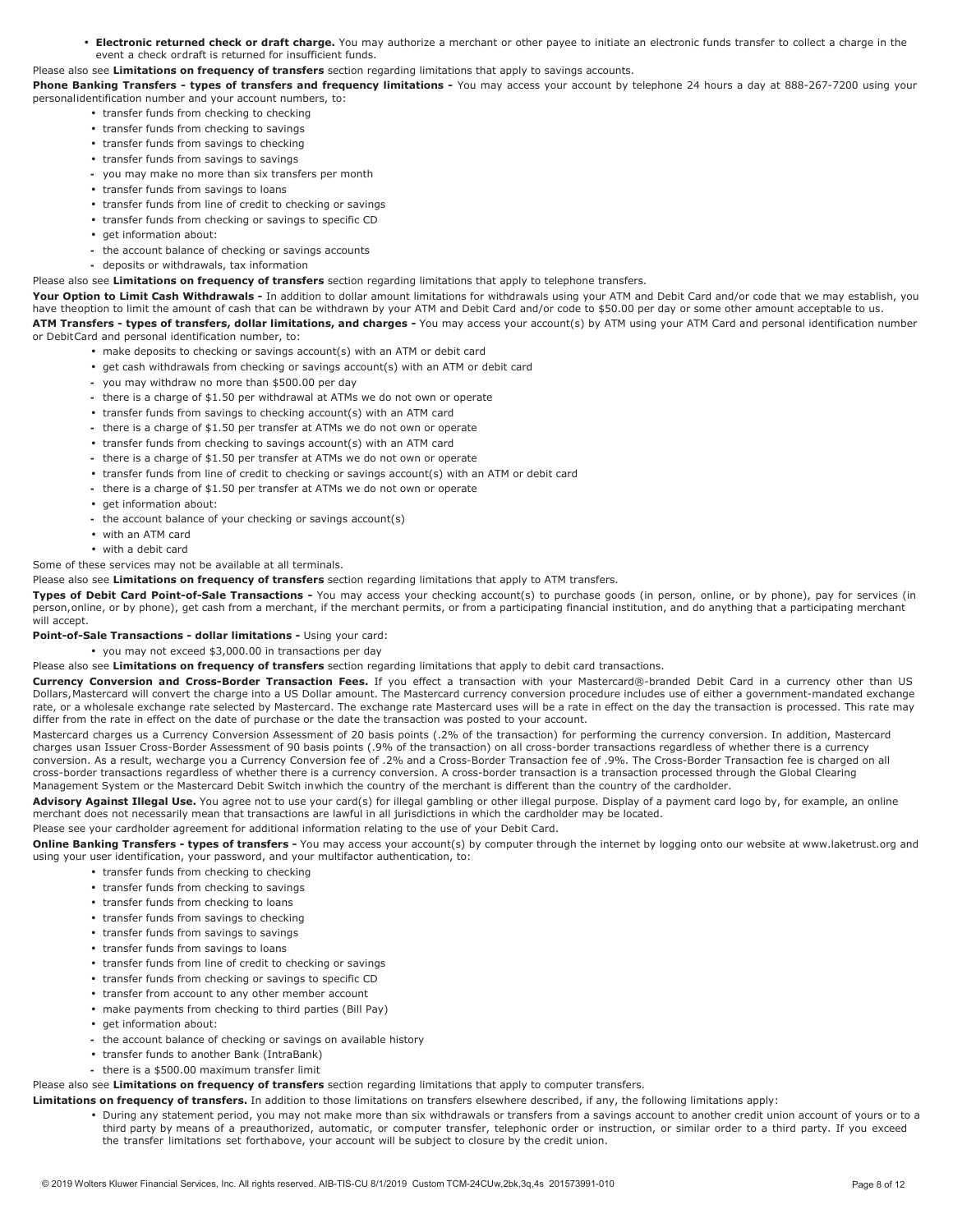- **•** During any statement period, you may not make more than six withdrawals or transfers from a money market savings account to another credit union account of yours or to a third party by means of a preauthorized, automatic, or computer transfer, telephonic order or instruction, or by check, draft, or similar order to a third party. If you exceed the transfer limitations set forth above, your account will be subject to closure by the credit union.
- **•** For security reasons, there are other limits on the number of transfers you can make by ATM.
- **•** For security reasons, there are other limits on the number of transfers you can make by debit card.

#### **Minimum account balance -**

**•** We do not require you to maintain a minimum balance in any account as a condition of using an access device (card or code) to accomplish a transfer.

#### **FEES**

**•** We do not charge for direct deposits to any type of account.

**•** We do not charge for preauthorized payments from any type of account.

Except as indicated elsewhere, we do not charge for these electronic fund transfers.

**ATM Operator/Network Fees.** When you use an ATM not owned by us, you may be charged a fee by the ATM operator or any network used (and you may be charged a fee for abalance inquiry even if you do not complete a fund transfer).

#### **DOCUMENTATION**

- **• Terminal transfers.** You can get a receipt at the time you make a transfer to or from your account using an automated teller machine or point-of-sale terminal. However, youmay not get a receipt if the amount of the transfer is \$15 or less.
- **• Preauthorized credits.** If you have arranged to have direct deposits made to your account at least once every 60 days from the same person or company, you can call us at888-267-7200 to find out whether or not the deposit has been made.
- **• Periodic statements.**
- You will get a monthly account statement from us for your checking, savings, and loan accounts.

#### **PREAUTHORIZED PAYMENTS**

• Right to stop payment and procedure for doing so. If you have told us in advance to make regular payments out of your account, you can stop any of these payments. Here is how:

Call or write us at the telephone number or address listed in this disclosure in time for us to receive your request 3 business days or more before the payment is scheduled to be made. If you call, we may also require you to put your request in writing and get it to us within 14 days after you call. Please refer to our separate fee schedule for the amount we will charge you for each stop-payment order you give.

- **• Notice of varying amounts.** If these regular payments may vary in amount, the person you are going to pay will tell you, 10 days before each payment, when it will be made and how much it will be. (You may choose instead to get this notice only when the payment would differ by more than a certain amount from the previous payment, or when the amount would fall outside certain limits that you set.)
- Liability for failure to stop payment of preauthorized transfer. If you order us to stop one of these payments 3 business days or more before the transfer is scheduled,and we do not do so, we will be liable for your losses or damages.

#### **FINANCIAL INSTITUTION'S LIABILITY**

**Liability for failure to make transfers.** If we do not complete a transfer to or from your account on time or in the correct amount according to our agreement with you, we willbe liable for your losses or damages. However, there are some exceptions. We will not be liable, for instance:

- (1) If, through no fault of ours, you do not have enough money in your account to make the transfer.
- (2) If you have an overdraft line and the transfer would go over the credit limit.
- (3) If the automated teller machine where you are making the transfer does not have enough cash.
- (4) If the terminal or system was not working properly and you knew about the breakdown when you started the transfer.
- (5) If circumstances beyond our control (such as fire or flood) prevent the transfer, despite reasonable precautions that we have taken.
- (6) There may be other exceptions stated in our agreement with you.

#### **CONFIDENTIALITY**

We will disclose information to third parties about your account or the transfers you make:

- (1) where it is necessary for completing transfers; or
	- (2) in order to verify the existence and condition of your account for a third party, such as a credit bureau or merchant; or
	- (3) in order to comply with government agency or court orders; or
	- (4) as explained in the separate Privacy Disclosure.

#### **REGULATORY AUTHORITY**

If you believe that any provision of the Michigan Electronic Funds Transfer Act has been violated you should notify Department of Insurance and Financial Services, 611 W.Ottawa Street, 3rd Floor, P.O. Box 30220, Lansing, MI 48909-7720.

#### **UNAUTHORIZED TRANSFERS**

#### **(a) Consumer liability.**

*• Generally.* Tell us AT ONCE if you believe your card and/or code has been lost or stolen, or if you believe that an electronic fund transfer has been made without your permission using information from your check or draft. Telephoning is the best way of keeping your possible losses down. You could lose all the money in your account (plus your maximum overdraft line of credit). If you tell us within 2 business days after you learn of the loss or theft of your card and/or code, you can lose no more than \$50 if someone used your card and/or code without your permission.

If you do NOT tell us within 2 business days after you learn of the loss or theft of your card and/or code, and we can prove we could have stopped someone from using yourcard and/or code without your permission if you had told us, you could lose as much as \$500.

Also, if your statement shows transfers that you did not make, including those made by card, code or other means, tell us at once. If you do not tell us within 60 days after the statement was mailed to you, you may not get back any money you lost after the 60 days if we can prove that we could have stopped someone from taking the money if you hadtold us in time.

If a good reason (such as a long trip or a hospital stay) kept you from telling us, we will extend the time periods.

*• Additional Limits on Liability for Mastercard®-branded Debit Card.* You will not be liable for any unauthorized transactions using your Mastercard®-branded Debit Card if: (i) you can demonstrate that you have exercised reasonable care in safeguarding your card from the risk of loss or theft, and (ii) upon becoming aware of a loss or theft, you promptly report the loss or theft to us. Mastercard is a registered trademark, and the circles design is a trademark of Mastercard International Incorporated.

**(b) Contact in event of unauthorized transfer.** If you believe your card and/or code has been lost or stolen, call or write us at the telephone number or address listed in this disclosure. You should also call the number or write to the address listed in this disclosure if you believe a transfer has been made using the information from your check or draft without your permission.

#### **ERROR RESOLUTION NOTICE**

In Case of Errors or Questions About Your Electronic Transfers, Call or Write us at the telephone number or address listed in this disclosure, as soon as you can, if you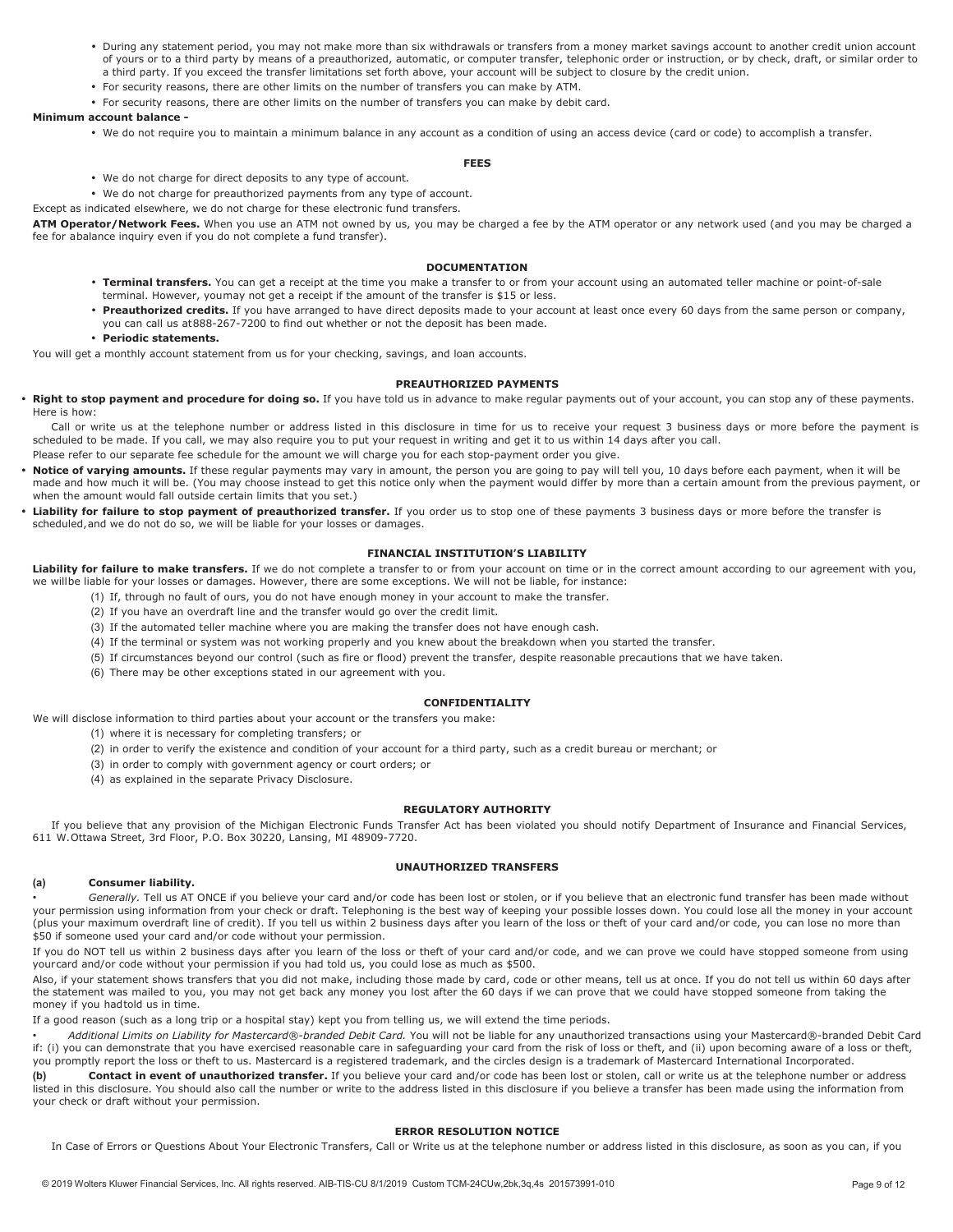think your statement or receipt is wrong or if you need more information about a transfer listed on the statement or receipt. We must hear from you no later than 60 days after we sent the FIRST statement on which the problem or error appeared.

- (1) Tell us your name and account number (if any).
- (2) Describe the error or the transfer you are unsure about, and explain as clearly as you can why you believe it is an error or why you need more information.
- (3) Tell us the dollar amount of the suspected error.

If you tell us orally, we may require that you send us your complaint or question in writing within 10 business days.

We will determine whether an error occurred within 10 business days (20 business days if the transfer involved a new account) after we hear from you and will correct any error promptly. If we need more time, however, we may take up to 45 days (90 days if the transfer involved a new account, a point-of-sale transaction, or a foreign-initiated transfer) to investigate your complaint or question. If we decide to do this, we will credit your account within 10 business days (20 business days if the transfer involved a new account) for the amount you think is in error, so that you will have the use of the money during the time it takes us to complete our investigation. If we ask you to put your complaint or question in writing and we do not receive it within 10 business days, we may not credit your account. Your account is considered a new account for the first 30 days after the first deposit is made, unless each of you already has an established account with us before this account is opened.

We will tell you the results within three business days after completing our investigation. If we decide that there was no error, we will send you a written explanation. You may ask for copies of the documents that we used in our investigation.

#### LAKE TRUST CREDIT UNIONERROR RESOLUTION

Business Days: Monday through FridayExcluding Federal Holidays

Phone: 888-267-7200

MORE DETAILED INFORMATION IS AVAILABLE ON REQUEST

#### **NOTICE OF ATM/NIGHT DEPOSITFACILITY USER PRECAUTIONS**

As with all financial transactions, please exercise discretion when using an automated teller machine (ATM) or night deposit facility. For your own safety, be careful. The following suggestions may be helpful.

- 1. Prepare for your transactions at home (for instance, by filling out a deposit slip) to minimize your time at the ATM or night deposit facility.
- 2. Mark each transaction in your account record, but not while at the ATM or night deposit facility. Always save your ATM receipts. Don't leave them at the ATM or nightdeposit facility because they may contain important account information.
- 3. Compare your records with the account statements or account histories that you receive.
- 4. Don't lend your ATM card to anyone.
- 5. Remember, do not leave your card at the ATM. Do not leave any documents at a night deposit facility.
- 6. Protect the secrecy of your Personal Identification Number (PIN). Protect your ATM card as though it were cash. Don't tell anyone your PIN. Don't give anyone information regarding your ATM card or PIN over the telephone. Never enter your PIN in any ATM that does not look genuine, has been modified, has a suspicious device attached, oris operating in a suspicious manner. Don't write your PIN where it can be discovered. For example, don't keep a note of your PIN in your wallet or purse.
- 7. Prevent others from seeing you enter your PIN by using your body to shield their view.
- 8. If you lose your ATM card or if it is stolen, promptly notify us. You should consult the other disclosures you have received about electronic fund transfers for additional information about what to do if your card is lost or stolen.
- 9. When you make a transaction, be aware of your surroundings. Look out for suspicious activity near the ATM or night deposit facility, particularly if it is after sunset. At night, be sure that the facility (including the parking area and walkways) is well lighted. Consider having someone accompany you when you use the facility, especially aftersunset. If you observe any problem, go to another ATM or night deposit facility.
- 10. Don't accept assistance from anyone you don't know when using an ATM or night deposit facility.
- 11. If you notice anything suspicious or if any other problem arises after you have begun an ATM transaction, you may want to cancel the transaction, pocket your card and leave. You might consider using another ATM or coming back later.
- 12. Don't display your cash; pocket it as soon as the ATM transaction is completed and count the cash later when you are in the safety of your own car, home, or other secure surrounding.
- 13. At a drive-up facility, make sure all the car doors are locked and all of the windows are rolled up, except the driver's window. Keep the engine running and remain alert to your surroundings.
- 14. We want the ATM and night deposit facility to be safe and convenient for you. Therefore, please tell us if you know of any problem with a facility. For instance, let us know if a light is not working or there is any damage to a facility. Please report any suspicious activity or crimes to both the operator of the facility and the local law enforcement officials immediately.

#### ———————————————————————————————————— **YOUR ABILITY TO WITHDRAW FUNDS**

<span id="page-9-0"></span>This policy statement applies to "transaction" accounts. Transaction accounts, in general, are accounts which permit an unlimited number of payments to third persons and an unlimited number of telephone and preauthorized transfers to other accounts of yours with us. Share draft accounts are the most common transaction accounts. Feel free to ask us whether any of your other accounts might also be under this policy.

Our policy is to make funds from your check deposits available to you on the second business day after the day we receive your deposit, with the first \$225 available on the first business day after the day of your deposit. Electronic direct deposits will be available on the day we receive the deposit. Cash, wire transfers, and some specified check depositswill also be available before the second business day, as detailed below. Once the funds are available, you can withdraw them in cash and we will use the funds to pay checks that you have written.

Please remember that even after we have made funds available to you, and you have withdrawn the funds, you are still responsible for checks you deposit that are returned to us unpaid and for any other problems involving your deposit.

For determining the availability of your deposits, every day is a business day, except Saturdays, Sundays, and federal holidays. If you make a deposit before closing on a business day that we are open, we will consider that day to be the day of your deposit. However, if you make a deposit after closing or on a day we are not open, we will consider that the deposit was made on the next business day we are open.

If you make a deposit at an ATM before 6:00 P.M. on a business day that we are open, we will consider that day to be the day of your deposit. However, if you make a depositat an ATM after 6:00 P.M. or on a day we are not open, we will consider that the deposit was made on the next business day we are open.

#### **Same-Day Availability**

Funds from electronic direct deposits to your account will be available on the day we receive the deposit.

#### **Next-Day Availability**

Funds from the following deposits are available on the first business day after the day of your deposit:

U.S. Treasury checks that are payable to you.Wire transfers.

Checks drawn on Lake Trust Credit Union.

If you make the deposit in person to one of our employees, funds from the following deposits are also available on the first business day after the day of your deposit:Cash. State and local government checks that are payable to you. Cashier's, certified, and teller's checks that are payable to you.

Federal Reserve Bank checks, Federal Home Loan Bank checks, and postal money orders, if these items are payable to you.

If you do not make your deposit in person to one of our employees (for example, if you mail the deposit), funds from these deposits will be available on the second business dayafter the day we receive your deposit.

#### **Other Check Deposits Subject to Second-Day Availability**

The first \$225 from a deposit of other checks will be available on the first business day after the day of your deposit. The remaining funds will be available on the second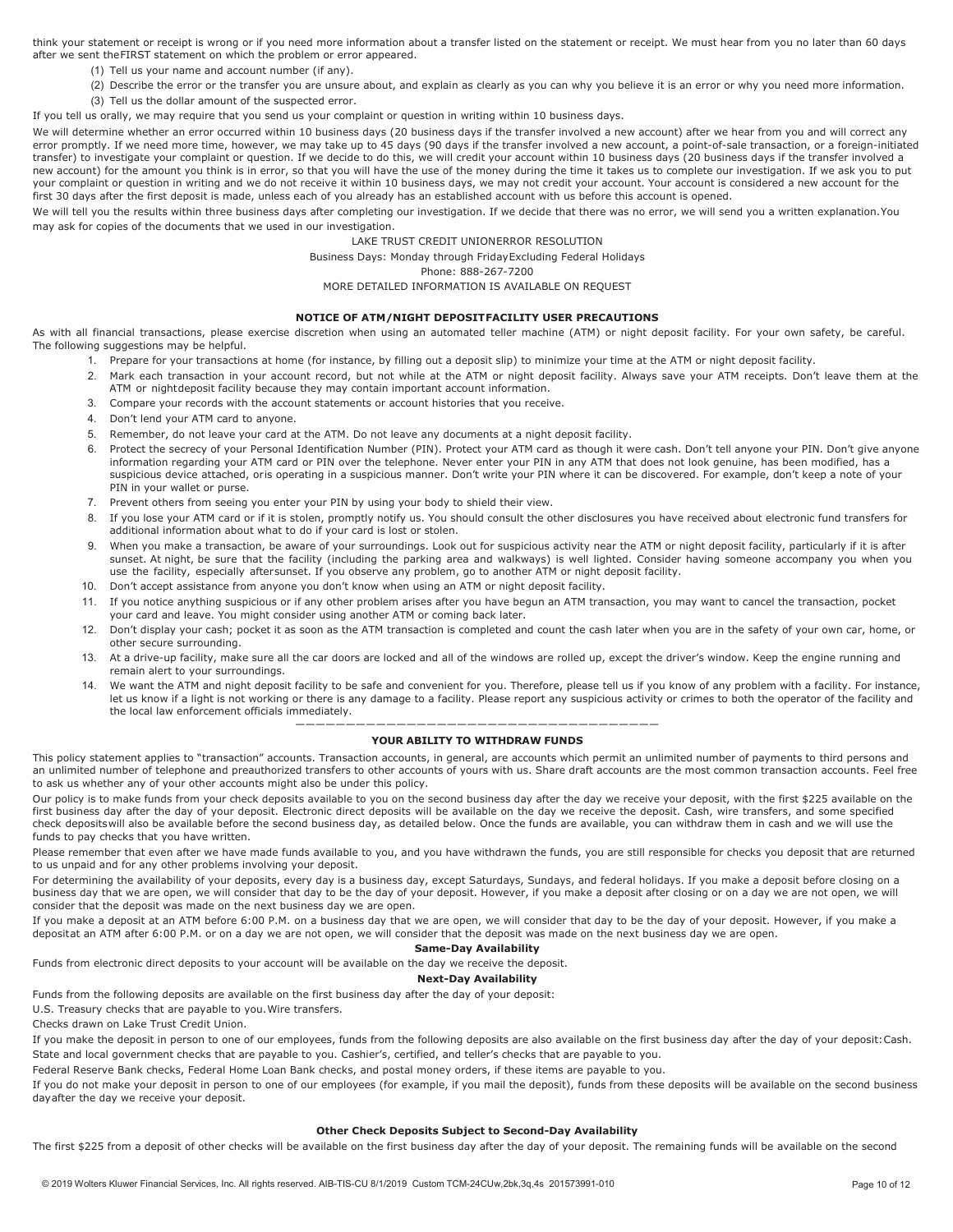business day after the day of your deposit.

For example, if you deposit a check of \$700 on a Monday, \$225 of the deposit is available on Tuesday. The remaining \$475 is available on Wednesday.

If we cash a check for you that is drawn on another bank, we may withhold the availability of a corresponding amount of funds that are already in your account. Those funds will be available at the time funds from the check we cashed would have been available if you had deposited it.

If we accept for deposit a check that is drawn on another bank, we may make funds from the deposit available for withdrawal immediately but delay your availability to withdrawa corresponding amount of funds that you have on deposit in another account with us. The funds in the other account would then not be available for withdrawal until the time periods that are described elsewhere in this disclosure for the type of check that you deposited.

#### **LONGER DELAYS MAY APPLY**

Funds you deposit by check may be delayed for a longer period under the following circumstances:

We believe a check you deposit will not be paid.

You deposit checks totaling more than \$5,525 on any one day.You redeposit a check that has been returned unpaid.

You have overdrawn your account repeatedly in the last six months.

There is an emergency, such as failure of computer or communications equipment.

We will notify you if we delay your ability to withdraw funds for any of these reasons, and we will tell you when the funds will be available. They will generally be available nolater than the seventh business day after the day of your deposit.

#### **SPECIAL RULES FOR NEW ACCOUNTS**

If you are a new member, the following special rules will apply during the first 30 days your account is open.

Funds from electronic direct deposits to your account will be available on the day we receive the deposit. Funds from deposits of cash, wire transfers, and the first \$5,525 of a day's total deposits of cashier's, certified, teller's, traveler's, and federal, state and local government checks will be available on the first business day after the day of your deposit if the deposit meets certain conditions. For example, the checks must be payable to you (and you may have to use a special deposit slip). The excess over \$5,525 will be available onthe ninth business day after the day of your deposit. If your deposit of these checks (other than a U.S. Treasury check) is not made in person to one of our employees, the first

\$5,525 will not be available until the second business day after the day of your deposit.

Funds from all other check deposits will be available on the tenth business day after the day of your deposit or sooner.

#### **DEPOSITS AT AUTOMATED TELLER MACHINES**

Funds from any deposits (cash or checks) made at automated teller machines (ATMs) we do not own or operate may not be available until the fifth business day after the day ofyour deposit.

All ATMs that we own or operate are identified as our machines.

#### ———————————————————————————————————— **TRUTH-IN-SAVINGS DISCLOSURE**

#### **MEMBERSHIP SAVINGS ACCOUNT / SPECIAL SAVINGS ACCOUNT / YOUTH MEMBERSHIP SAVINGS ACCOUNT**

#### <span id="page-10-1"></span><span id="page-10-0"></span>**Rate Information:**

The dividend rate and annual percentage yield may change at any time, as determined by the credit union board of directors.

**Compounding and crediting -** Dividend(s) will be compounded every month. Dividend(s) will be credited to your account every month.

**Dividend period -** For this account type, the dividend period is monthly, for example, the beginning date of the first dividend period of the calendar year is January 1, and theending date of such dividend period is January 31. All other dividend periods follow this same pattern of dates. The dividend declaration date is the last day of the dividend period, and for the example above is January 31.

#### **Minimum balance requirements:**

The minimum balance required to open this account is \$5.00.

You must maintain a minimum daily balance in your account to avoid a fee. If your account balance falls below the required minimum daily balance, your account will be subject to afee. See separate fee schedule.

Daily balance computation method - Dividends are calculated by the daily balance method which applies a daily periodic rate to the balance in the account each day. **Accrual of dividends on noncash deposits -** Dividends will begin to accrue on the business day you place noncash items (for example, checks) to your account.

#### **Transaction limitations:**

During any statement period, you may not make more than six withdrawals or transfers to another credit union account of yours or to a third party by means of a preauthorized or automatic transfer, telephonic order or instruction, or similar order to a third party. If you exceed the transfer limitations set forth above, your account will be subject to closure by thecredit union.

**Fees and charges:**

See separate fee schedule.

#### <span id="page-10-2"></span>**NON-INTEREST BEARING SAVINGS ACCOUNT**

#### **Minimum balance requirements:**

The minimum balance required to open this account is \$5.00.

You must maintain a minimum daily balance in your account to avoid a fee. If your account balance falls below the required minimum daily balance, your account will be subject to afee. See separate fee schedule.

#### **Transaction limitations:**

During any statement period, you may not make more than six withdrawals or transfers to another credit union account of yours or to a third party by means of a preauthorized, automatic, or computer transfer, telephonic order or instruction, or similar order to a third party. If you exceed the transfer limitations set forth above, your account will be subject to closure by the credit union.

#### <span id="page-10-3"></span>**HOLIDAY SAVINGS ACCOUNT**

**Rate Information -** The dividend rate and annual percentage yield may change at any time, as determined by the credit union board of directors.

**Compounding and crediting -** Dividend(s) will be compounded every month. Dividend(s) will be credited to your account every month.

**Effect of closing an account -** If you close your account before dividend is paid, you will receive the accrued dividend.

**Daily balance computation method -** Dividend(s) are calculated by the daily balance method which applies a daily periodic rate to the balance in the account each day. **Accrual of dividend on noncash deposits -** Dividend(s) will begin to accrue on the business day you deposit noncash items (for example, checks) to your account.

#### **Transaction limitations:**

During any statement period, you may not make more than six withdrawals or transfers to another credit union account of yours or to a third party by means of a preauthorized, automatic, or computer transfer, telephonic order or instruction, or similar order to a third party. If you exceed the transfer limitations set forth above, your account will be subject to closure by the credit union.

Automatic transfer of funds to savings on October 1, or first business day of the month in the month of October.

#### <span id="page-10-4"></span>**MONEY MARKET SAVINGS ACCOUNT**

**Rate Information -** The interest rate and annual percentage yield may change at any time, as determined by the credit union board of directors.

**Compounding and crediting -** Interest will be compounded every month. Interest will be credited to your account every month.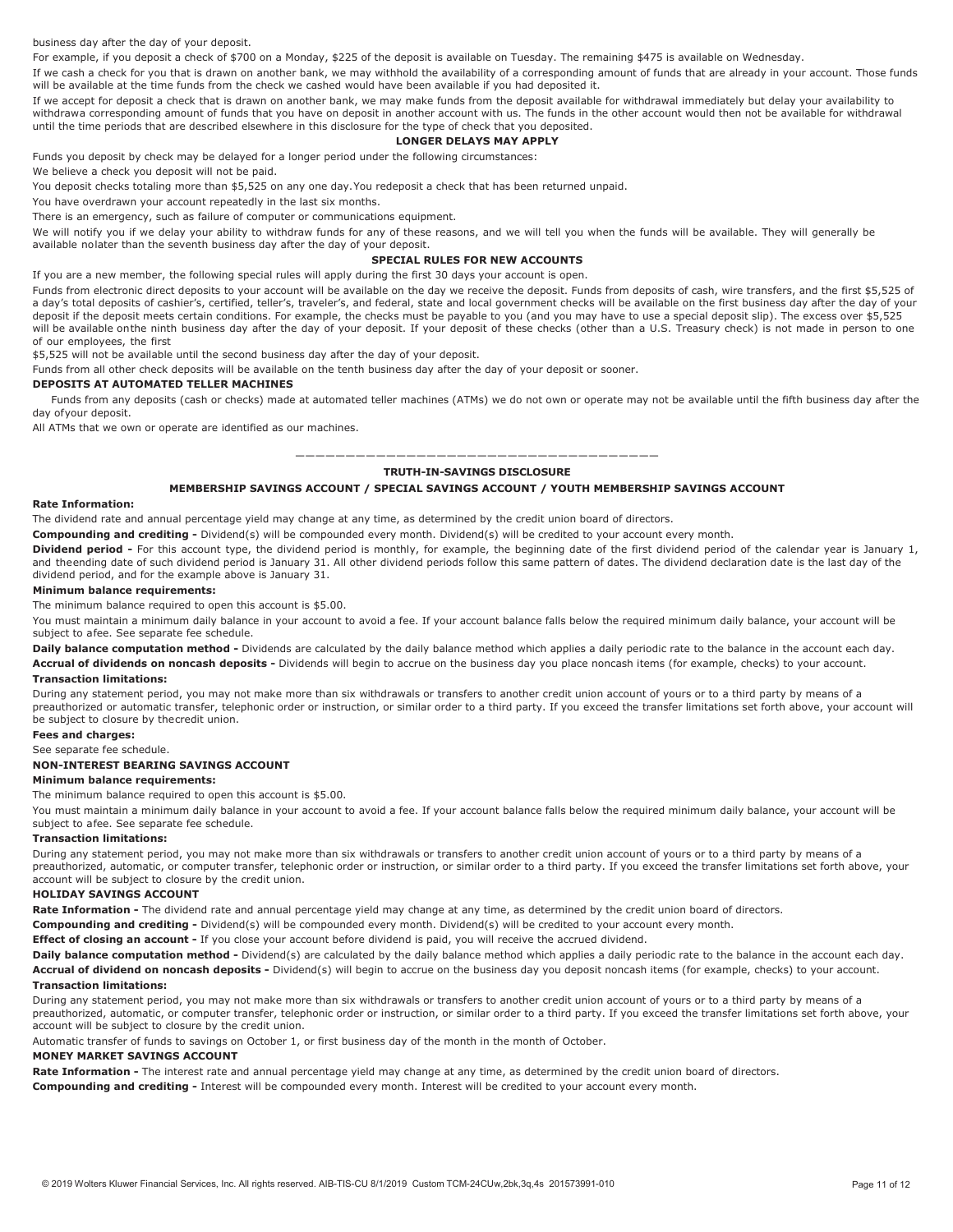**Effect of closing an account -** If you close your account before interest is paid, you will receive the accrued interest.

#### **Minimum balance requirements:**

The minimum balance required to open this account is \$1,000.00.

You must maintain a minimum daily balance of \$1,000.00 in your account to avoid a monthly service fee. If, during any monthly statement cycle, your account balance falls belowthe required minimum daily balance, your account will be subject to a monthly service fee for that monthly statement cycle. See separate fee schedule. You must maintain a minimum daily balance of \$.01 in your account each day to obtain the disclosed annual percentage yield.

**Daily balance computation method -** Interest is calculated by the daily balance method which applies a daily periodic rate to the balance in the account each day.

**Accrual of interest on noncash deposits -** Interest will begin to accrue on the business day you deposit noncash items (for example, checks) to your account. **Transaction limitations:**

During any statement period, you may not make more than six withdrawals or transfers to another credit union account of yours or to a third party by means of a preauthorized, automatic, or computer transfer, telephonic order or instruction, or by check, draft, or similar order to a third party. If you exceed the transfer limitations set forth above, your accountwill be subject to closure by the credit union.

#### **MONEY MARKET PLUS SAVINGS ACCOUNT**

<span id="page-11-0"></span>**Rate Information -** The interest rate and annual percentage yield may change at any time, as determined by the credit union board of directors.

**Compounding and crediting -** Interest will be compounded every month. Interest will be credited to your account every month.

**Effect of closing an account -** If you close your account before interest is paid, you will receive the accrued interest.

#### **Minimum balance requirements:**

The minimum balance required to open this account is \$1,000.00.

You must maintain a minimum daily balance of \$1,000.00 in your account to avoid a monthly service fee. If, during any monthly statement cycle, your account balance falls belowthe required minimum daily balance, your account will be subject to a monthly service fee for that monthly statement cycle. See separate fee schedule. You must maintain a minimum daily balance of \$.01 in your account each day to obtain the disclosed annual percentage yield.

**Daily balance computation method -** Interest is calculated by the daily balance method which applies a daily periodic rate to the balance in the account each day. **Accrual of interest on noncash deposits -** Interest will begin to accrue on the business day you deposit noncash items (for example, checks) to your account.

#### **Transaction limitations:**

During any statement period, you may not make more than six withdrawals or transfers to another credit union account of yours or to a third party by means of a preauthorized, automatic, or computer transfer, telephonic order or instruction, or by check, draft, or similar order to a third party. If you exceed the transfer limitations set forth above, your accountwill be subject to closure by the credit union.

#### **MONEY MARKET CHECKING ACCOUNT**

<span id="page-11-1"></span>**Rate Information -** The interest rate and annual percentage yield may change at any time, as determined by the credit union board of directors.

**Compounding and crediting -** Interest will be compounded every month. Interest will be credited to your account every month.

**Effect of closing an account -** If you close your account before interest is paid, you will receive the accrued interest.

#### **Minimum balance requirements:**

You must maintain a minimum daily balance of \$1,000.00 or \$5,000.00 combined in all deposit accounts in your account to avoid a monthly service fee. If, during any monthly statement cycle, your account balance falls below the required minimum daily balance, your account will be subject to a monthly service fee for that monthly statement cycle. See separate fee schedule.

You must maintain a minimum daily balance of \$1,000.00 in your account each day to obtain the disclosed annual percentage yield.

**Daily balance computation method -** Interest is calculated by the daily balance method which applies a daily periodic rate to the balance in the account each day. **Accrual of interest on noncash deposits -** Interest will begin to accrue on the business day you deposit noncash items (for example, checks) to your account.

#### **Transaction limitations:**

<span id="page-11-2"></span>No transaction limitations apply to this account unless otherwise stated in the Common Features section.

**EASY CHECKING ACCOUNT**

#### **Minimum balance requirements:**

No minimum balance requirements apply to this account.

#### **Transaction limitations:**

<span id="page-11-3"></span>No transaction limitations apply to this account unless otherwise stated in the Common Features section.

#### **IRA SAVINGS ACCOUNT**

**Rate Information -** The interest rate and annual percentage yield may change at any time, as determined by the credit union board of directors.

**Compounding and crediting -** Interest will be compounded every month. Interest will be credited to your account every month.

**Effect of closing an account -** If you close your account before interest is paid, you will receive the accrued interest.

#### **Minimum balance requirements:**

The minimum balance required to open this account is \$5.00.

You must maintain a minimum daily balance of \$5.00 in your account each day to obtain the disclosed annual percentage yield.

**Daily balance computation method -** Interest is calculated by the daily balance method which applies a daily periodic rate to the balance in the account each day.

**Accrual of interest on noncash deposits -** Interest will begin to accrue on the business day you deposit noncash items (for example, checks) to your account.

#### **Transaction limitations:**

No transaction limitations apply to this account unless otherwise stated in the Common Features section.

#### **COMMON FEATURES**

#### <span id="page-11-4"></span>**Bylaw requirements:**

You must complete payment of one share in your Savings account as a condition of admission to membership.

**Nature of dividends -** Dividends are paid from current income and available earnings, after required transfers to reserves at the end of a dividend period.

**National Credit Union Share Insurance Fund -** Member accounts in this credit union are federally insured by the National Credit Union Share Insurance Fund.Please refer to our separate fee schedule for additional information about charges and to our separate rate sheet for current rates on your account(s).

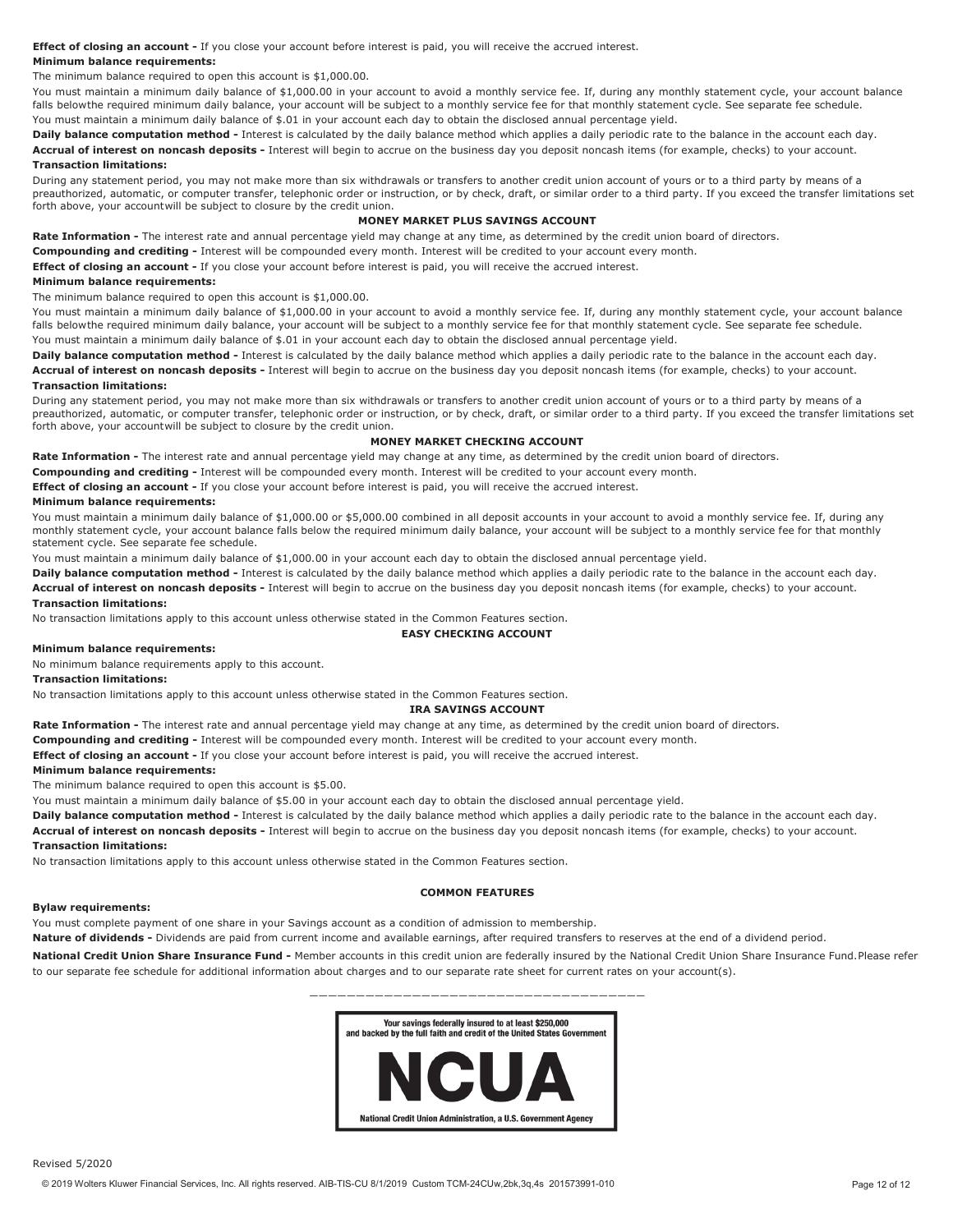## LAKE TRUST.

THE POWER IN ALL OF US

### **TRUTH-IN-SAVINGS DISCLOSURE**

### **CERTIFICATE OF DEPOSIT/IRA**

Rate Information - The interest rate on your account is  $\frac{m}{2}$  with an annual percentage yield of  $\frac{m}{2}$  . You will be paid this rate until first maturity.

**Compounding frequency -** Unless otherwise paid, interest will be compounded every month.

**Crediting frequency -** Interest will be credited to your account every month. Alternatively, you may choose to have interest paid to you or to another account every month rather than credited to this account.

**Effect of closing an account -** If you close your account before interest is paid, you will receive the accrued interest.

#### **Minimum balance requirements:**

The minimum balance required to open this account is \$500.00.

**Daily balance computation method -** Interest is calculated by the daily balance method which applies a daily periodic rate to the balance in the account each day.

**Accrual of interest on noncash deposits -** Interest will begin to accrue on the business day you deposit noncash items (for example, checks) to your account.

#### **Transaction limitations:**

After the account is opened, you may not make deposits into the account until the maturity date stated on the account.

You may make withdrawals of principal from your account before maturity. Principal withdrawn before maturity is included in the amount subject to early withdrawal penalty. Certificate of Deposit or IRA minimum withdrawal \$500.00. IRA owners over 591/2 not subject to withdrawal amount limitation.

You can only withdraw interest credited in the term before maturity of that term without penalty. You can withdraw interest anytime during the term of crediting after it is credited to your account.

**Time requirements - Your account will mature -**

**Early withdrawal penalties** (a penalty may be imposed for withdrawals before maturity) -

- If your account has an original maturity of 3-23 months:
- The penalty we may impose will equal 90 days interest on the amount withdrawn subject to penalty.
- If your account has an original maturity of 24-72 months:
- The penalty we may impose will equal 180 days interest on the amount withdrawn subject to penalty.

In certain circumstances such as the death or incompetence of an owner of this account, the law permits, or in some cases requires, the waiver of the early withdrawal penalty. Other exceptions may also apply, for example, if this is part of an IRA or other tax-deferred savings plan.

**Withdrawal of interest prior to maturity -** The annual percentage yield is based on an assumption that interest will remain in the account until maturity. A withdrawal will reduce earnings.

**Automatically renewable account -** This account will automatically renew at maturity. You may prevent renewal if you withdraw the funds in the

account at maturity (or within the grace period mentioned below, if any) or we receive written notice from you within the grace period mentioned below, if any. If you prevent renewal, interest will accrue after final maturity.

Each renewal term will be the same as the original term, beginning on the maturity date. The interest rate will be the same we offer on new time

accounts on the maturity date which have the same term, minimum balance (if any) and other features as the original time account.

You will have a grace period of ten calendar days after maturity to withdraw the funds without being charged an early withdrawal penalty.

#### **COMMON FEATURES**

Please refer to our separate rate sheet for current interest rate and annual percentage yield information and to our separate fee schedule for additional information about charges.

#### **This credit union is federally insured by the National Credit Union Administration.**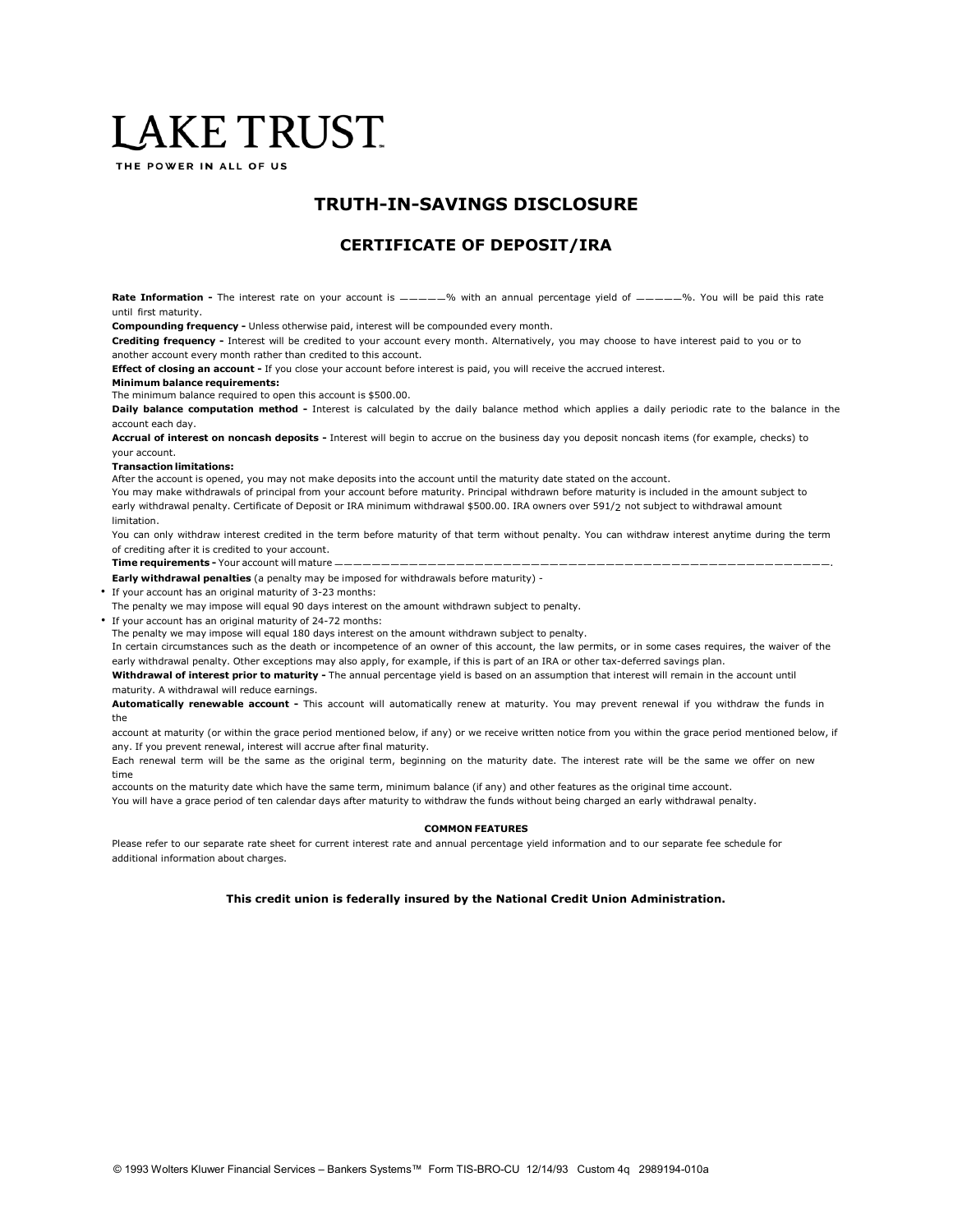# LAKE TRUST

THE POWER IN ALL OF US

### **Aspire 24 Month CD**

#### **TRUTH- IN-SAVINGS DISCLOSURE**

**Rate Information -** The interest rate on your account is  $---$ ——<sup>6</sup> with an annual percentage yield of  $---$ %. You will be paid this rate until maturity.

**Compounding frequency -** Interest will be compounded every month.

**Crediting frequency -** Interest will be credited to your account every month.

**Effect of closing an account -** If you close your account before interest is paid, you will receive the accrued interest. **Minimum balance requirements:**

The minimum balance required to open this account is \$50.00.

You must maintain a minimum daily balance of \$50.00 in your account each day to obtain the disclosed annual percentage yield.

**Daily balance computation method -** Interest is calculated by the daily balance method which applies a daily periodic rate to the balance in the account each day.

**Accrual of interest on noncash deposits -** Interest will begin to accrue on the business day you deposit noncash items (for example, checks) to your account.

#### **Transaction limitations:**

The minimum additional amount you can deposit is \$10.00.

The maximum amount of principal you can have on deposit is \$10,000.00.

There are no limitations on the frequency or timing of additional deposits.

You may not make withdrawals of principal from your account before maturity.

You can only withdraw interest credited in the term before maturity of that term without penalty. You can withdraw interest anytime during the term of crediting after it is credited to your account.

**Time requirements -** Your account will mature  $-$ 

**Early withdrawal penalties** (a penalty may be imposed for withdrawals before maturity) - The penalty we may impose will equal 180 days interest on the amount withdrawn.

In certain circumstances such as the death or incompetence of an owner of this account, the law permits, or in some cases requires, the waiver of the early withdrawal penalty. Other exceptions may also apply.

**Withdrawal of interest prior to maturity -** The annual percentage yield is based on an assumption that interest will remain in the account until maturity. A withdrawal will reduce earnings.

**Automatically renewable account -** This account will automatically renew at maturity. You may prevent renewal if you withdraw the funds in the account at maturity (or within the grace period mentioned below, if any) or we receive written notice from you within the grace period mentioned below, if any. If you prevent renewal, interest will accrue after final maturity.

Each renewal term will be the same as the original term, beginning on the maturity date. The interest rate will be the same we offer on new time accounts on the maturity date which have the same term, minimum balance (if any) and other features as the original time account.

You will have a grace period of ten calendar days after maturity to withdraw the funds without being charged an early withdrawal penalty.

#### **COMMON FEATURES**

Please refer to our separate rate sheet for current interest rate and annual percentage yield information and to our separate fee schedule for additional information about charges.

#### **This credit union is federally insured by the National Credit Union Administration.**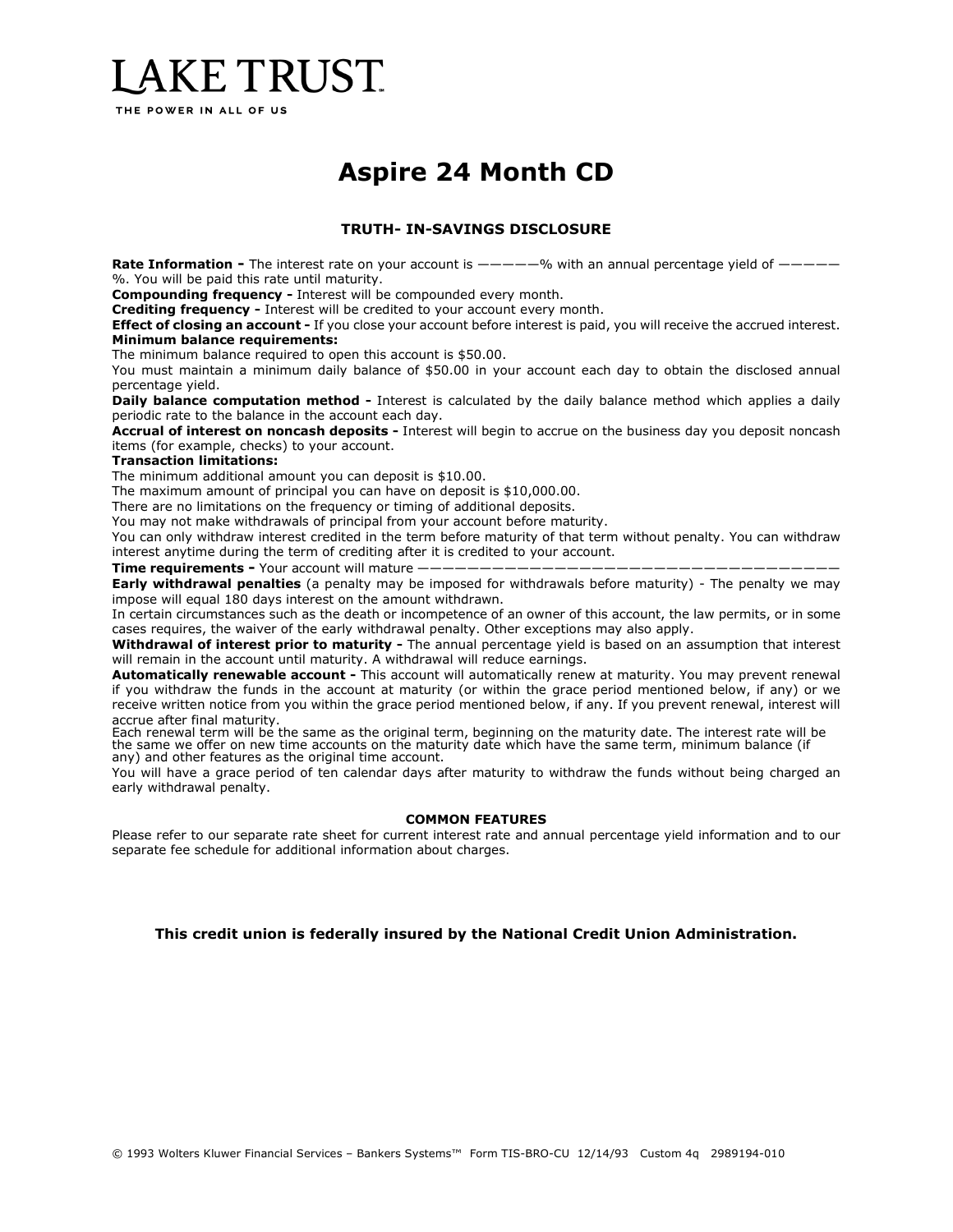# LAKE TRUST.

THE POWER IN ALL OF US

| <b>FACTS</b> | What does Lake Trust do with your personal information?                                                                                                                                                                                                                                                                   |  |
|--------------|---------------------------------------------------------------------------------------------------------------------------------------------------------------------------------------------------------------------------------------------------------------------------------------------------------------------------|--|
|              |                                                                                                                                                                                                                                                                                                                           |  |
| Why?         | Financial companies choose how they share your personal information. Federal law gives<br>consumers the right to limit some but not all sharing. Federal law also requires us to tell you<br>how we collect, share, and protect your personal information. Please read this notice<br>carefully to understand what we do. |  |
|              |                                                                                                                                                                                                                                                                                                                           |  |
| What?        | The types of personal information we collect and share depend on the product or service you<br>have with us. This information can include:<br>Social Security number<br>Overdraft history                                                                                                                                 |  |
|              |                                                                                                                                                                                                                                                                                                                           |  |

• Credit history Account balances • Payment history

• Account transactions

| How? | All financial companies need to share members' personal information to run their everyday |
|------|-------------------------------------------------------------------------------------------|
|      | business. In the section below, we list the reasons financial companies can share their   |
|      | members' personal information; the reasons Lake Trust Credit Union chooses to share; and  |
|      | whether you can limit this sharing.                                                       |

| Reasons we can share your personal<br>information                                                                                                                                                | Does Lake Trust<br><b>Credit Union share?</b> | Can you limit this sharing? |
|--------------------------------------------------------------------------------------------------------------------------------------------------------------------------------------------------|-----------------------------------------------|-----------------------------|
| For our everyday business purposes $-$<br>such as to process your transactions,<br>maintain your account(s), respond to court<br>orders and legal investigations, or report to<br>credit bureaus | Yes                                           | No.                         |
| For our marketing purposes $-$ to offer<br>our products and services to you                                                                                                                      | Yes                                           | Yes                         |
| For joint marketing with other financial<br>companies.                                                                                                                                           | Yes                                           | <b>Yes</b>                  |
| For our affiliates' everyday business<br>$purpose - information about your$<br>transactions and experiences                                                                                      | No                                            | We don't share              |
| For our affiliates' everyday business<br>$purpose - information about your$<br>creditworthiness                                                                                                  | No                                            | We don't share              |
| For nonaffiliates to market to you                                                                                                                                                               | No                                            | We don't share              |

| To limit our<br>sharing | Call 888.267.7200 and a Lake Trust Representative can help you opt out of marketing<br>offers. Or send your written opt out request to Lake Trust Credit Union, Attn. Privacy Notice,<br>4605 S. Old US Highway 23, Brighton, MI 48114.                                                                |
|-------------------------|--------------------------------------------------------------------------------------------------------------------------------------------------------------------------------------------------------------------------------------------------------------------------------------------------------|
|                         | <b>Please Note:</b> If you're a new member, we can begin sharing your information 30 days from<br>the date we sent this notice. When you're no longer a member, we continue to share your<br>information as described in this notice. However, you can contact us at any time to limit our<br>sharing. |

**Questions?** Call 888.267.7200 or "Contact Us' at laketrust.org.